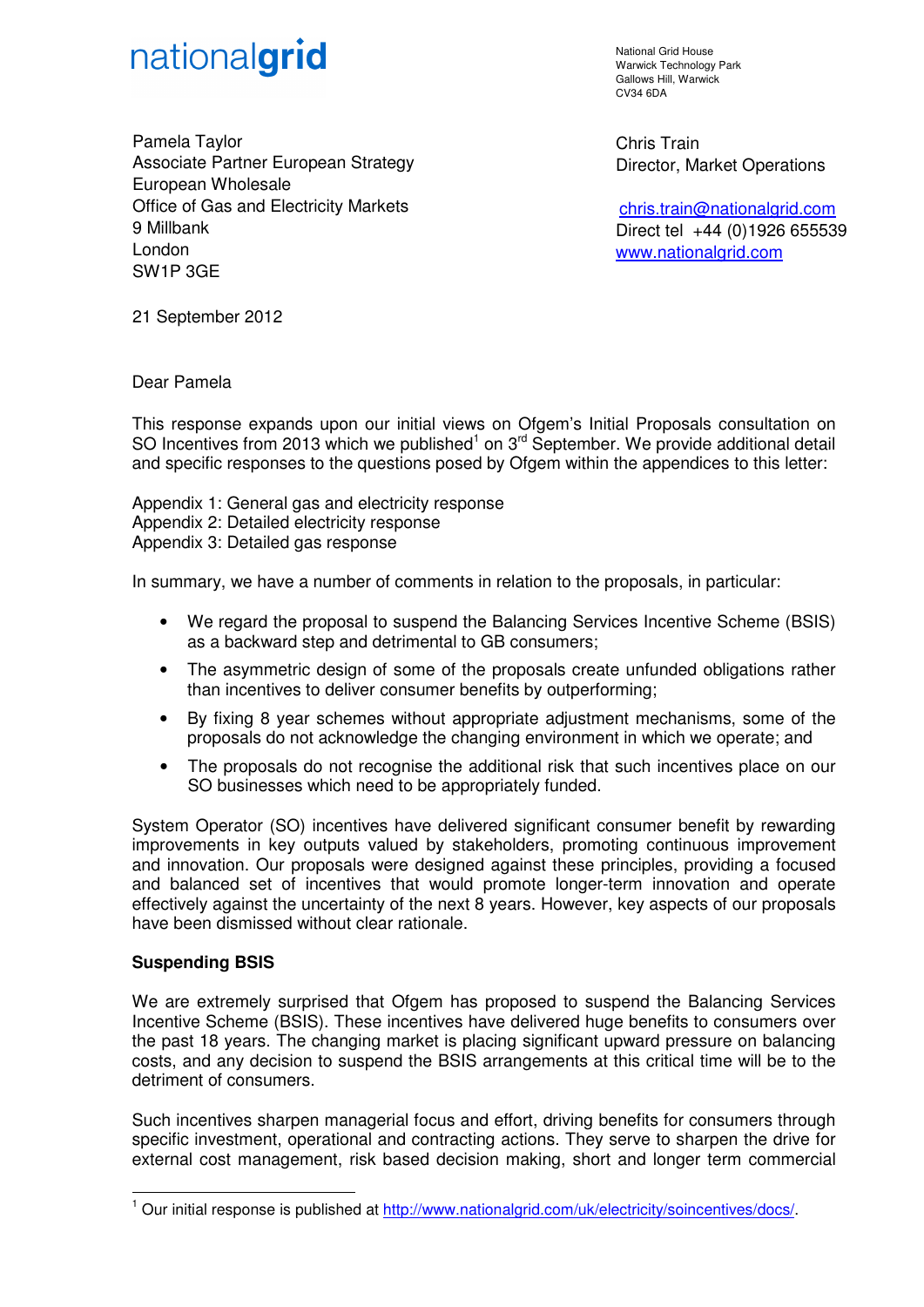innovation and cost transparency. Rather than risk losing momentum by removing incentives, it is our view that these should be reinforced going forward, even if this is with a short-term BSIS scheme whilst longer-term framework changes are considered.

Whilst Ofgem propose an alternative approach to incentivisation, based on disallowance of inefficient costs and discretionary awards for innovation, the development of a clear and robust framework together with the associated governance by April 2013 will be extremely challenging. Furthermore, the potential for unlimited downside risk coupled with a limited (and unknown) upside will inevitably drive us towards lower-risk, near-term decisions as opposed to creating a portfolio of long-term contracts, investments and innovative solutions to drive down balancing costs. Ultimately, we regard the move to ex-post regulation of these costs as a backwards step, running counter to the principles of RIIO.

We are already making operational, contracting and investment decisions that affect 2013/14 and beyond. A lack of understanding of the regulatory framework that will be in place and the guidelines for assessing which actions may be deemed inefficient or applicable for a discretionary reward is starting to impact on these decisions. This leads to a concern that actions taken now may be subject to hindsight regulation.

We recognise that some issues have been identified with the modelling for the current BSIS scheme. We have addressed the majority of these issues via our recent industry consultation and subsequent Ofgem approval for a number of methodology amendments. Supplementary initiatives have also been proposed to further enhance the models in our plan for RIIO-T1 such that they will be more robust going forward. In our view, the evolution of the target setting models and methodologies, building on the learning of the past 18 months, will serve to provide a more robust basis for the incentive scheme going forward.

However, recognising Ofgem concerns over the model, we propose that another short-term BSIS scheme should be implemented from 2013/14, whilst longer-term arrangements are developed. The updated model could be tested and in place for April 2013/14, thus ensuring the current focus on managing balancing costs is maintained. The concept of a discretionary award scheme could be worked up in parallel to this and implemented over the next 12 months, thus creating the incentive for longer-term innovation. This approach would be consistent with the views expressed by stakeholders at the recent Ofgem workshop.

# **Asymmetric Incentives**

An appropriate balance of risk and reward is an important factor in designing an effective incentive scheme. We are therefore concerned by the asymmetric nature of the following proposals:

- The proposed penalty only Greenhouse Gas Emissions incentive, which effectively creates an obligation to drastically reduce venting of methane from compressors without providing the associated funding for investment in emissions reduction technologies to achieve this;
- The alternative approach to BSIS, with a discretionary reward scheme of 25% sharing factor but 100% cost disallowance; and
- Inappropriate and often unjustified targets for a number of schemes, many of which are unrealistic. These include gas demand forecasting, renewable generation forecasting, greenhouse gas emissions and maintenance.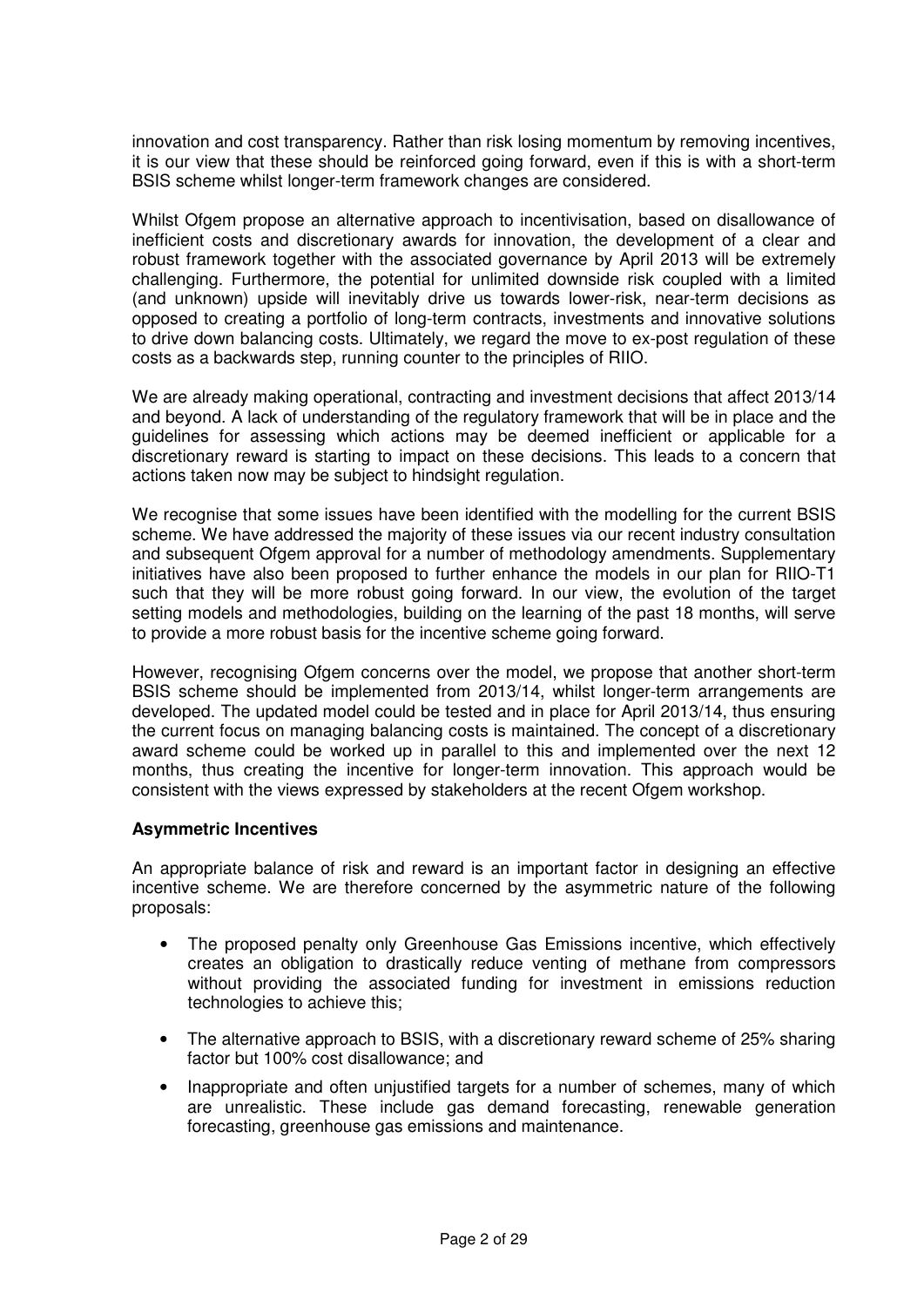To address these concerns, we look forward to working with Ofgem over the coming months to ensure a more balanced, focused and effective set of incentives are established under RIIO-T1.

## **Enabling Longer-term Incentives**

Our proposals included mechanisms to adjust targets as appropriate over the 8 year RIIO-T1 period to ensure the incentives remain focused and appropriate against the changing environment in which we operate. Ofgem's proposals have removed these mechanisms without clear justification. Our view remains that if longer-term schemes are to be established, they should be designed to cater for the changing environment. Otherwise we should continue with traditional shorter-term schemes with fixed ex-ante targets, recognising that such arrangements would not promote longer term innovation.

### **Removal of Income Adjusting Events**

Ofgem has also proposed the removal of the existing Income Adjusting Event (IAE) mechanism and to replace it with an SO Uncertainty Mechanism. We consider that the existing IAE mechanism is appropriate because it enables suitable changes for unforeseen circumstances to be brought forward by ourselves or other industry parties for Ofgem to consider. We are concerned that the Uncertainty Mechanism would restrict the scope for bringing forward such events and adjusting targets accordingly, creating the risk of windfall gains or losses for both ourselves and our customers. Therefore our view is that the IAE mechanism in its current form should be retained.

### **Financeability and Risk premium**

We are disappointed that Ofgem has not recognised the risks associated with the System Operator incentives with a risk premium in its Initial Proposals.

The schemes as proposed have been calibrated to provide a neutral expected outcome at best, with a negative expected outcome more likely. In the absence of a transparent risk premium it is evident that the risks of the SO incentives are not currently funded by the Initial Proposals. A stand alone business with a Regulatory Asset Value (RAV) as small as that of the SO could not conceivably support the incentive scheme risks with the financial package proposed.

Ofgem cannot simply ignore this requirement and assume a cross-subsidy from the Transmission Owner (TO): a standalone SO would need to be equity financed - to cope with the uncertainty of revenues and the potential for losses in any year (or over a run of years) and would need to offer investors a positive return over a period of time. Even if Ofgem chose to assume a cross-subsidy from the TO, it would need to make an adjustment to increase the TO's cost of capital to compensate for the increased volatility of returns.

We look forward to working with Ofgem and the industry over the coming months to finalise a robust and balanced set of SO incentive schemes that will promote efficiency and innovation in the delivery of outputs valued by our customers and consumers.

Yours sincerely

[by e-mail]

Chris Train Director, Market Operation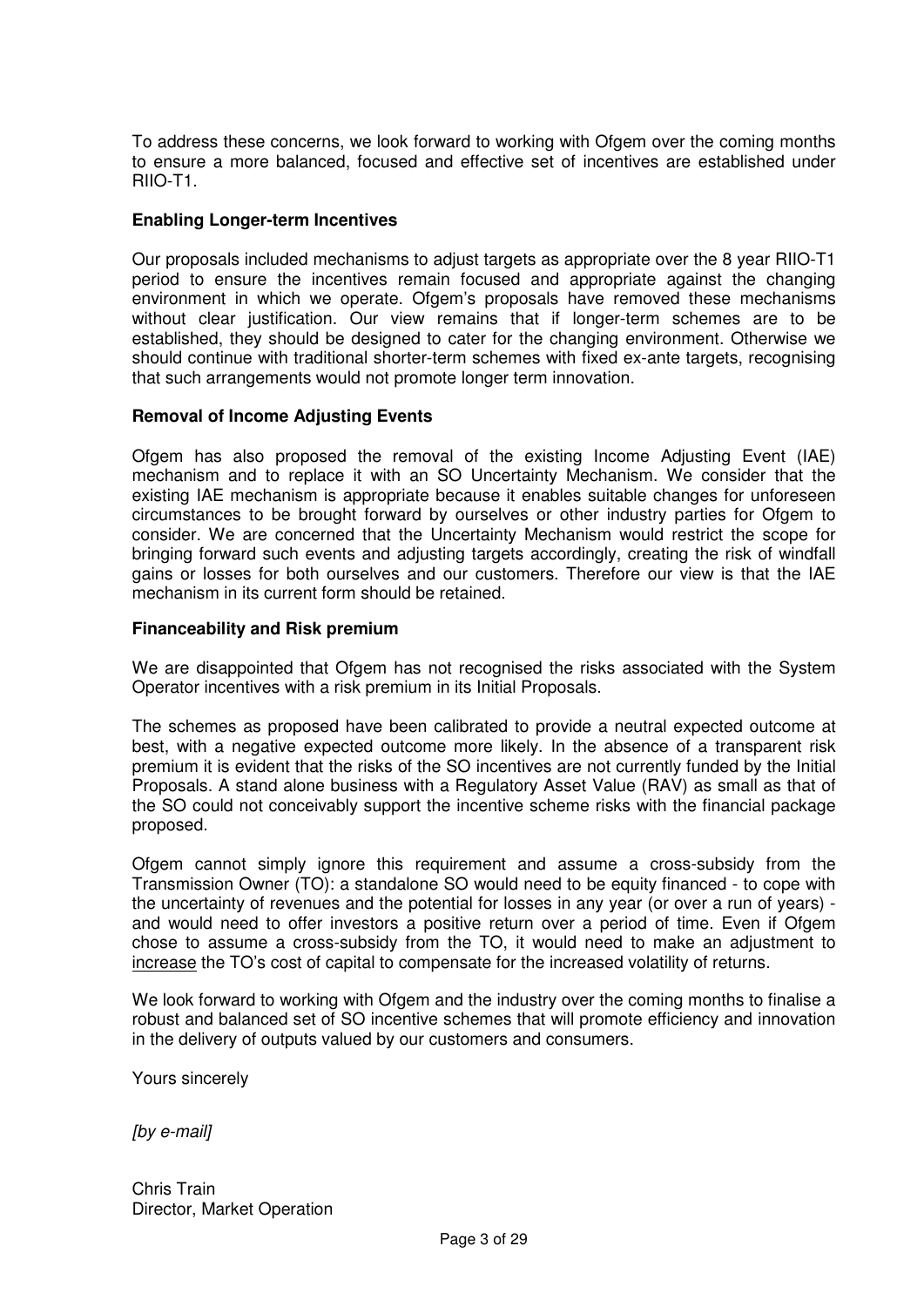# **Appendix 1: General gas and electricity response**

**Question 15: Do you agree with our proposals for uncertainty mechanisms and on not including a risk premium?**

#### General uncertainty mechanism versus specific re-openers

Ofgem proposes one general uncertainty mechanism to cater for all eventualities and for all incentive schemes over the 8 year period, which can only be employed by Ofgem in 'extreme circumstances'. We consider that this provides insufficient transparency for us and the industry as to when/how schemes may be re-opened and does not appropriately account for the potential uncertainty over the RIIO-T1 period. A lack of transparency over the treatment of unforeseen events effectively increases the risks associated with the incentives, which would need to be funded.

In proposing this general uncertainty mechanism Ofgem has not taken into account any of the specific uncertainty mechanisms that we proposed in our plans despite recognising that longer term schemes inevitably increases the associated risk. Our proposed Uncertainty Mechanism for the SO external incentives covered the facilitation of European energy markets, changes to the GB regime (e.g. Electricity Market Reform), network flexibility and the Industrial Emissions Directive. Our proposed mechanisms would be triggered in certain and transparent circumstances and therefore cater for the significant potential changes to the environment in which we operate. This is essential for the protection of the consumer over the course of longer term schemes and must be included.

### Income Adjusting Event

Ofgem also proposes that this general SO uncertainty mechanism will replace the current Income Adjusting Event (IAE), with the existing provisions removed. We consider that the existing IAE mechanism is fit for purpose because it:

- Provides the means by which the licence can manage unforeseen circumstances in the regulatory regime/commercial framework which is critical as we move to a longer 8 year framework under RIIO-T1;
- Provides for consideration of SO and TO costs and revenues both retrospectively and prospectively;
- Provides a mechanism employable by both Users and National Grid to ensure the appropriate treatment of costs and revenues following significant events; and
- Includes appropriate consultation and governance procedures such that only significant changes would be brought forward and where the Authority has the final decision.

Ofgem has a duty to ensure that licence holders are able to finance the activities which are the subject of obligations on them, and the IAE provisions provide an important safeguard to ensure that obligations can be funded in light of events or circumstances not envisaged when revenue allowances were set.

This mechanism has been rarely used. During the TPCR4 period we have only made a handful of applications for IAEs in gas and electricity transmission and industry have also proposed one IAE for gas transmission. These applications have related to both increases and reductions in costs for the end consumer to enable the appropriate allocation of costs and revenues. At our stakeholder workshop on 5 September, concerns were raised about the removal of the ability to raise an IAE, with parties preferring instead the retention of the existing IAE mechanism with a review of the materiality thresholds for raising an IAE.

For the reasons we set above, we believe that this mechanism should be retained in its current form to safeguard industry participants and consumers alike. This mechanism would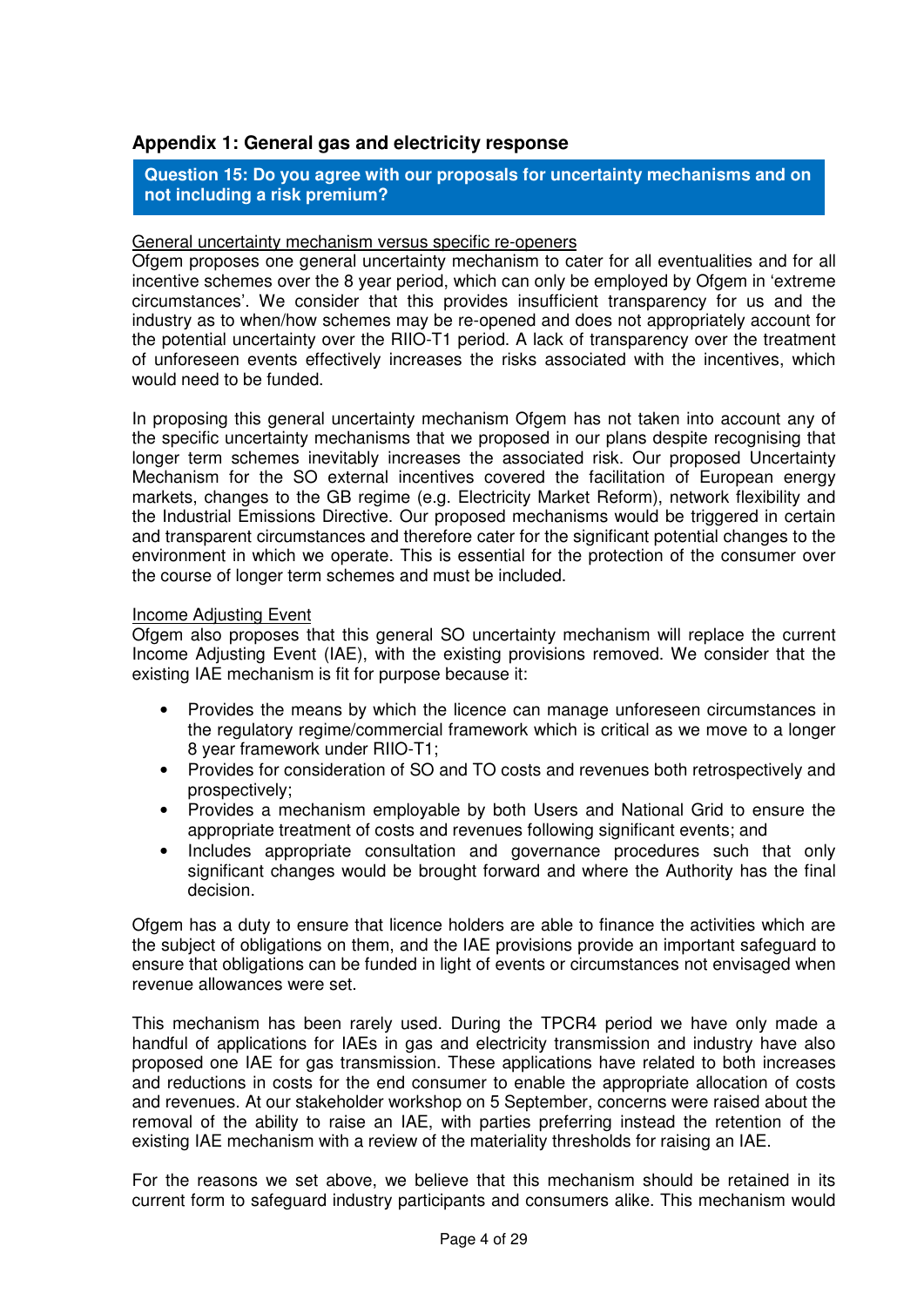enable appropriate frameworks for any unforeseen significant change over the RIIO-T1 period (not covered by our proposed specific uncertainty mechanisms) in a manner with which the industry is already accustomed.

### Recognition of a Risk Premium

As we set out in our letter above, we are disappointed that Ofgem has not recognised the risks associated with the System Operator incentives within a risk premium. Ofgem should provide further justification as to why this aspect of our proposals has not been included.

The introduction of incentive schemes for 8 years without appropriate adjustment and uncertainty mechanisms would significantly increase the level of risk faced by the SO. The SO activity does not have a sufficiently large balance sheet to underwrite the risks associated with these incentives. These risks would effectively be underwritten by the wider balance sheet, and need to be funded accordingly.

Ofgem has previously expressed a preference for the TO and SO controls to be considered separately and therefore we have calculated the specific transparent risk premium that would be required under this approach for schemes with a neutral incentive performance expectation. We consider and have proposed that the risks associated with System Operation can be financed in 3 ways:

- A transparent risk premium for the SO;
- A positive incentive expectation for neutral performance; or
- Inclusion of the SO incentive scheme risks within the overall package of risks considered when setting the equity return and gearing assumptions for the wider National Grid RIIO-T1 controls.

Ofgem have not proposed to take any of these options forward. Moreover, the differences between Ofgem's Initial Proposals and the incentive schemes as we proposed changes the level of risk that we face and therefore the level of premium required to manage that risk on behalf of consumers. For example, Ofgem has proposed that its' minded to option for the Greenhouse Gas Emissions incentive is a penalty only scheme which increases the risk profile of that scheme. Indeed this introduction of asymmetry into the scheme design will increase the risk profile that we face.

Ofgem should provide further justification as to why this aspect of our proposals has not been included and demonstrate how its proposals provide an appropriate premium or return to compensate for the risks.

# **SO Innovation**

 $\overline{a}$ 

We welcome Ofgem's proposal to enable the SO to access the TO innovation funding mechanisms introduced by RIIO-T1, namely the Network Innovation Allowance (NIA) and Network Innovation Competition (NIC). However, it is not clear from the proposals as to whether the SO also has access to the third element of the innovation stimulus package which is the Innovation Roll-out Mechanism (IRM). This element is particularly important for the SO as the wider implementation of innovative solutions may serve to reduce system operating costs on behalf of the consumer.

We also consider that the proposed funding level of 0.6% of allowed revenue<sup>2</sup> (an additional 0.1% provided above the current Innovation Funding Incentive (IFI) allowance), is insufficient

<sup>&</sup>lt;sup>2</sup> As proposed in the 'Outputs, incentives and innovation supporting document' of Ofgem's RIIO-T1 Initial Proposals: http://www.ofgem.gov.uk/Networks/Trans/PriceControls/RIIO-

T1/ConRes/Documents1/RIIO%20T1%20NGGT%20and%20NGET%20Outputs%20and%20incentives.pdf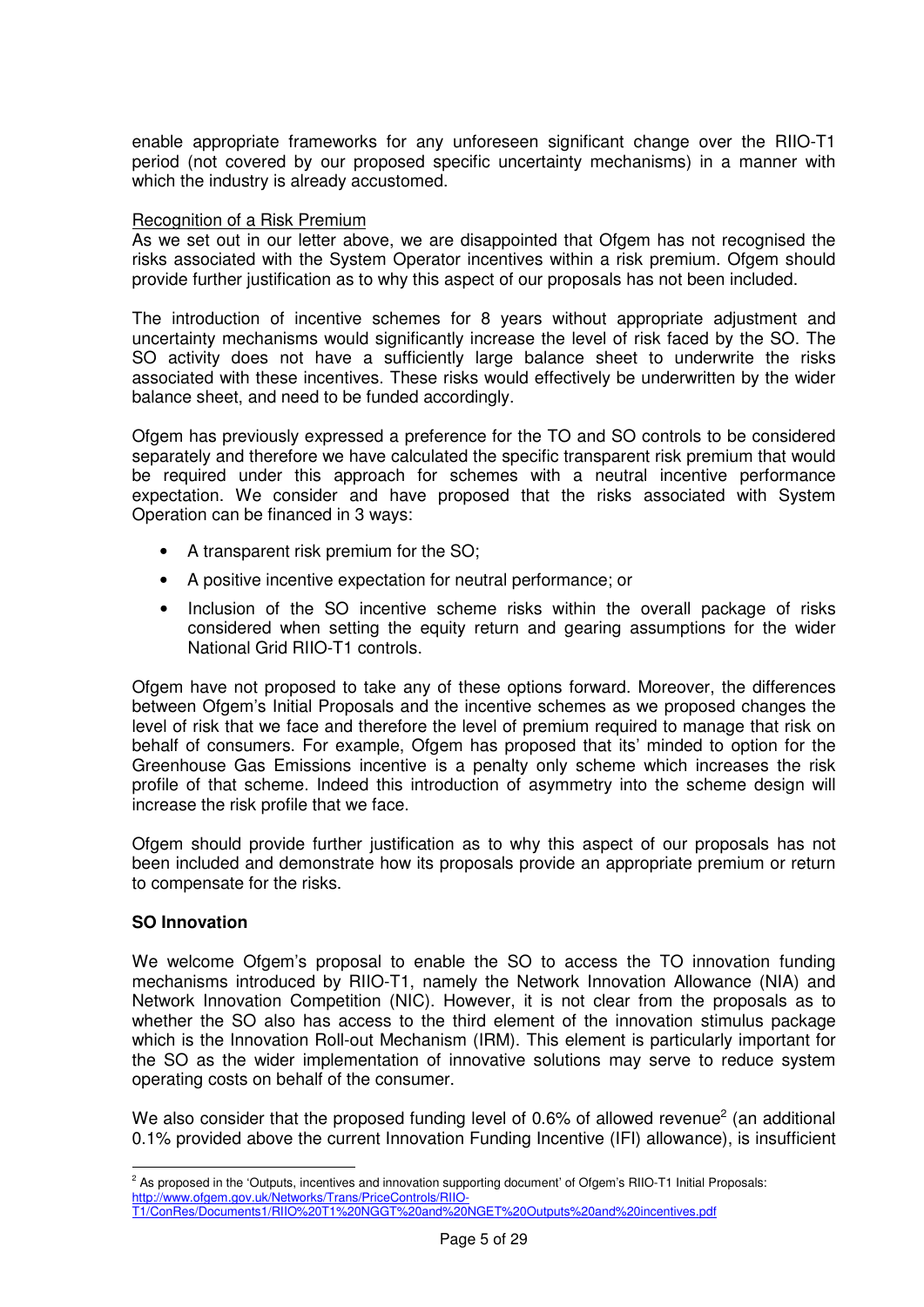to cover the scope of projects with which the SO will be required to be involved. The current TO mechanism (IFI) relates only to TO asset based innovation and has been fully utilised and implemented in recent years. Whereas the inclusion of the SO into the new RIIO-T1 funding mechanisms will also need to cater for commercial and framework innovation in addition to further areas of asset related innovation. It will also need to take into account the SO's required involvement with innovation projects that will not necessarily directly benefit the SO, such as those associated with the Low Carbon Network Fund (LCNF).

More detail on the specifics of our innovation strategy and inclusion of the SO in relation to the level of funding proposed by Ofgem is set out in our RIIO-T1 response to Ofgem's RIIO-T1 Initial Proposals for gas and electricity transmission (reference 104/12). In summary we consider that our original proposal, as set out in our Innovation Strategy of our RIIO-T1 TO plan, of 1% of allowed revenue is an appropriate level.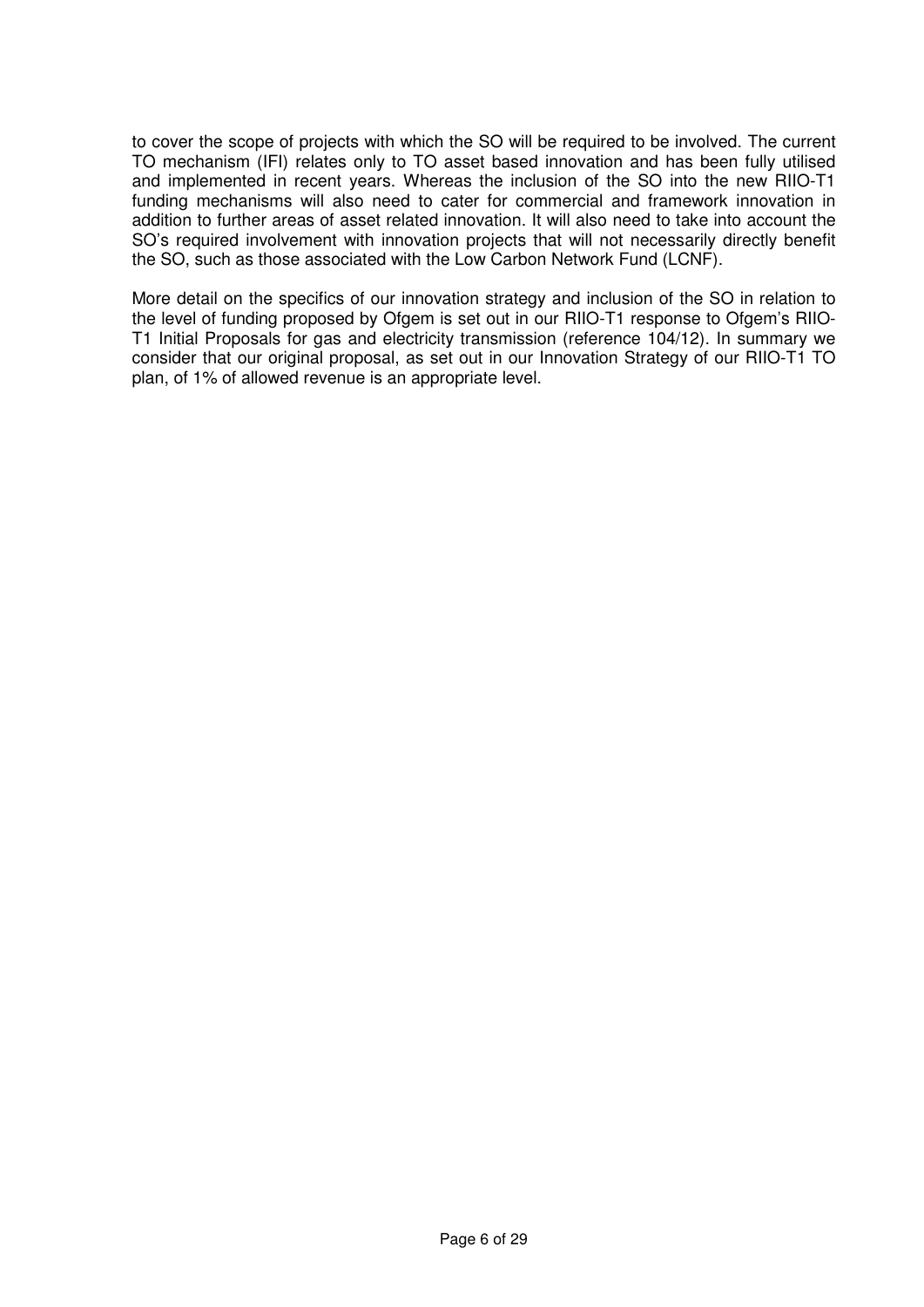# **Appendix 2: Detailed Electricity Response**

# **Retaining a Balancing Services Incentive Scheme (BSIS)**

**Question 3:** In respect of the incentive on energy balancing and constraint costs, do you agree that direct financial incentive should be removed?

Our BSIS proposals, as set out in our plan to Ofgem<sup>3</sup>, offer a powerful means to managing balancing costs into the future, with a commitment to drive innovation in the wider regulatory framework, and to contract long-term for balancing services. We do not agree that this direct financial incentive should be removed. Instead, Ofgem should consider a two pronged approach with the introduction of a process to consider longer term framework changes, alongside shorter term financial incentives until such time frameworks are developed.

Ofgem's rationale for the removal of the direct financial incentive is based on the following areas:

- Modelling complexity:
- Lack of transparency; and
- The inability for shorter term schemes to offer the right incentives for longer term development.

### Modelling complexity

We understand that the opaqueness, complexity and accuracy of the current target setting models, and the potential to address this, are at the heart of Ofgem's concerns and have also been expressed by other stakeholders. Our proposals however improve modelling accuracy and remove undue focus on the mechanics of the model whilst ensuring that they remain fit for purpose on an enduring basis.

Timely delivery of modelling accuracy is paramount to the establishment of a transparent and accurate process as possible. To this end, we have proposed a wide range of initiatives that will improve target forecast modelling accuracy, gain stakeholder confidence and drive continuous improvement across the period. These initiatives have resulted from operating experience with the current incentive scheme (2011-13) which was intended to be a stepping-stone to longer term schemes under RIIO-T1.

A number of these initiatives (with the exception of increased nodes and lines which better represent the transmission system) were included in the BSIS methodology amendments recently approved by Ofgem<sup>4</sup>. Implementation of these amendments will address the shortfalls identified with the current Constraint model ahead of the commencement of the new scheme, thus providing greater confidence with respect to accuracy.

#### **Transparency**

 $\overline{a}$ 

The modelled approach for the current scheme, introduced as a new approach in April 2011, is such that the modelling methodologies, including what inputs are fed to the models, are transparent to the industry. Prior to the current scheme, the method by which a target was determined and agreed was less transparent and less holistic than the current approach which has therefore been a step forward in this area.

<sup>&</sup>lt;sup>3</sup> Our proposals can be found on our website at: http://www.nationalgrid.com/NR/rdonlyres/13531149-75DC-4BF9-BD27-2A0C9425A649/54364/ElectricitySystemOperatorExternalIncentivePlan.pdf

<sup>&</sup>lt;sup>4</sup> Ofgem's decision letter can be found at : http://www.ofgem.gov.uk/Markets/WhlMkts/EffSystemOps/ SystOpIncent/Pages/SystOptIncent.aspx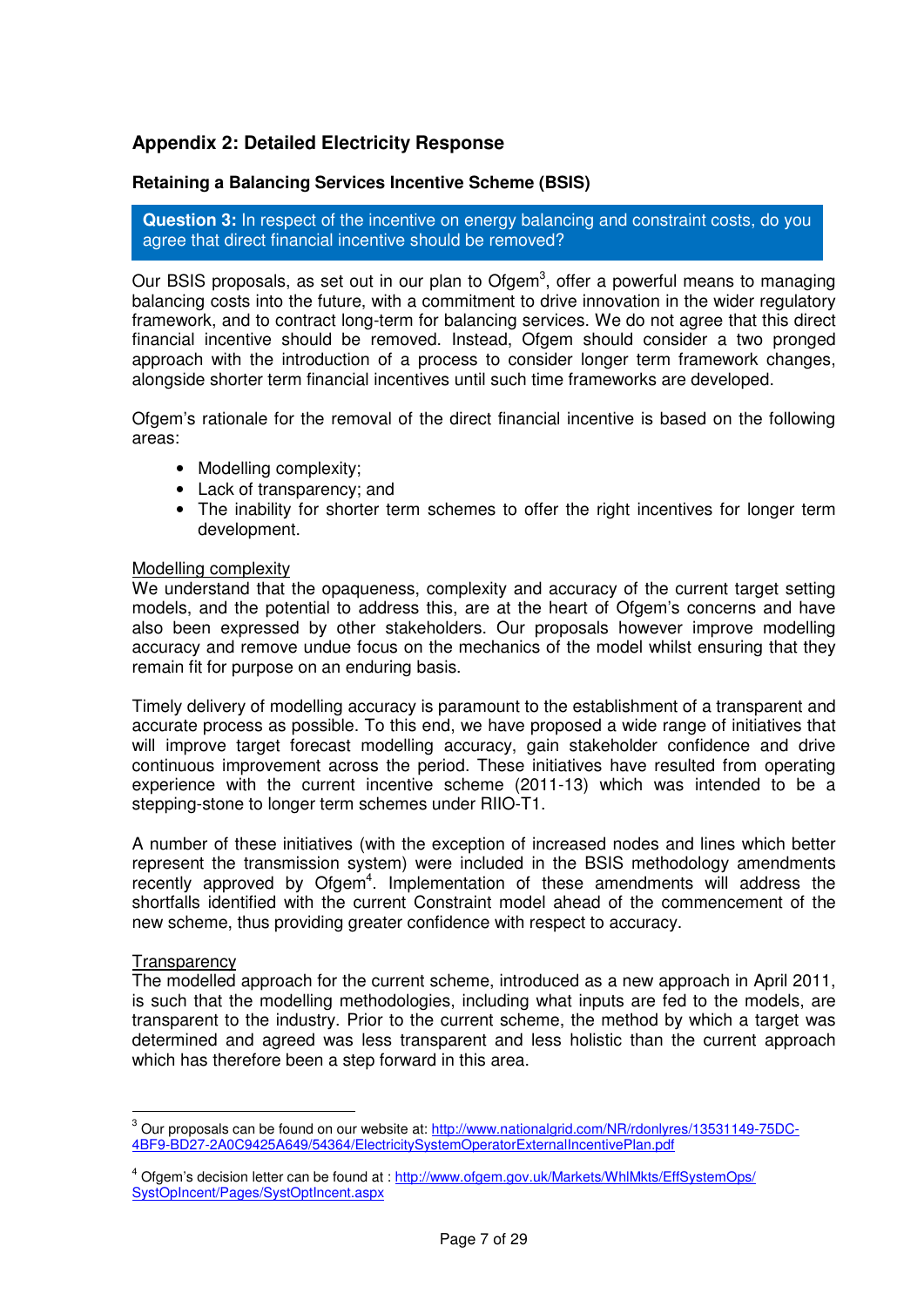In order to provide both Ofgem and the industry with greater visibility we have proposed to further increase the level of transparency of the target setting models for the current scheme by publishing model outputs on a regular basis. For example, there is significant industry value in publishing the modelled outputs on a monthly basis compared to actual BMU outturns, which in turn would allow the industry to 'self-regulate' to a greater extent, albeit post event. The NETSO, however, remains the only party able to influence and optimise system operation across the entire market ahead of real time. We are therefore best placed to manage these costs on behalf of the industry.

We would ensure that the models are presented and explained to the industry prior to the commencement date of any new scheme, for example, through the use of an industry workshop and publication of detailed methodology statements.

#### Short-term focus versus long-term development

We understand that Ofgem and some stakeholders are further concerned that our focus on the short-term prevents us being innovative and creative in the long-term. We do not agree with this view.

In a world where regulatory policy is introducing uncertainty, as we enter the RIIO-T1 period, incentive arrangements offer the most appropriate tool to promote stability and minimise costs. Incentives provide enhanced focus on the actual costs to consumers and even ahead of major policy decisions remain in the best interests of the consumer. Our proposals also create an incentive for long-term innovation, through either contracting or investment, to reduce balancing costs and it is not clear why Ofgem believe that this is not the case.

We note the concern that the incentive created by our proposals will focus us on getting the model right rather than on longer term actions to reduce balancing costs. We consider that this concern is unfounded. The purpose of the models is to perform post-event cost allocation, and therefore determine the level of any incentive payment / penalty - ensuring that the NETSO is rewarded in part for the appropriate actions where it has delivered benefit, and exposed to a proportion of those costs where a more economic solution could have been employed.

The models are not used in our operational decision making and are independent from those teams establishing future framework strategies or operating the system in real time. In operational timescales, our focus is the delivery of a secure system with managed risk at minimum cost.

Completion of our proposed modelling enhancements will reduce the focus on the mechanics of the model itself, and allow / incentivise the NETSO to focus on creating long-term value through wider framework changes, investment and innovative contracting arrangements. Such arrangements include the proposal to align constraint volumes incentives in Scotland with those best able to manage them particularly at a time when constraint costs are increasing. We therefore see no conflict between operating in the short-term and the longer term delivery of improvements to the wider commercial framework / transmission service around system operation. Indeed we believe we must do both.

**Question 7:** What are your views on NGET's proposals for commercial contracts with non-NGET TOs to incentivise them in respect of constraint costs caused by changes to their output plans?

Our proposal to enter into commercial contracts with non-NGET TOs is a good example of innovation within the wider commercial frameworks. Power flows on the National Electricity Transmission System (NETS) are north to south in nature, with substantial constraints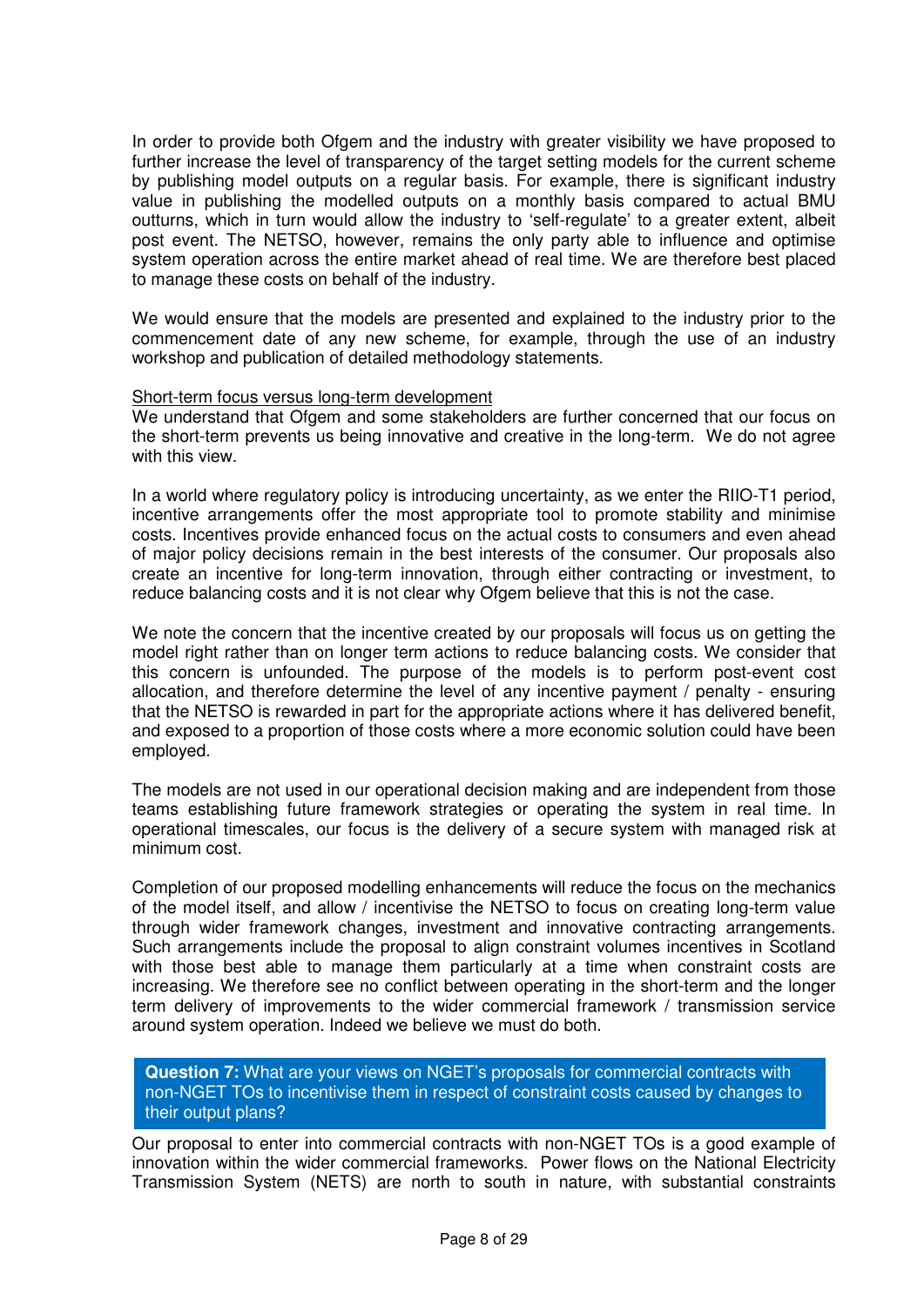evident across key north to south system boundaries, particularly as more renewable generation is connected in Scotland.

Our proposed incentive mechanism would create a strong alignment between National Grid and other TOs to minimise the cost of constraints across the various TO networks. It would also avoid the need for complex contractual provisions between National Grid and TOs which would be difficult to manage, negotiate and monitor such as for moving outages etc.

It is not possible however to implement such proposals without substantive modelling capability. It was our intention, as part of our BSIS proposal, to use the enhanced constraint model in order to calculate the payments between the NETSO and non-NGET TOs.

In addition, any type of arrangement whereby the NETSO can make payments to or charge other TOs would need to be reviewed in light of a mechanism which includes the ability to disallow inefficient costs (as discussed further below).

### **Ofgem's Proposed Alternative Approach to Incentivisation**

**Question 4:** Do you agree that we should put in place a licence condition to enable us to disallow costs incurred by NGET if they are uneconomic or inefficient?

**Question 5:** Please provide your comments in respect of our proposals for a discretionary reward mechanism. In particular:

- a. Do you consider that the proposed process for agreeing to a reward is appropriate?
- b. Who should be the members of the panel that decides upon reward requests?
- c. Is the size of the potential reward appropriate?
- d. Are the examples of behaviours that might lead to a reward being made appropriate?

The removal of BSIS altogether and the lack of any real time exposure to balancing costs will inevitably reduce downward pressure upon them and will undoubtedly result in a more cautious approach to cost management, particularly under a regime where costs could be determined as inefficient. While our system operation activities will remain economic and efficient, the more marginal risk based decisions and longer term contracting approaches are likely to be assessed in a different way to ensure overall compliance with our licence obligations. In contrast, BSIS encourages taking the risk that the potential upside benefit of a contracting or trading investment decision is greater than the downside risk of being inefficient. Removal of this incentive in favour of an asymmetric ex post approach will inevitably change this behaviour.

#### Cost disallowance mechanisms

 $\overline{a}$ 

We have concerns over the proposals to introduce a licence condition to enable the disallowance of costs, not least because of the lack of detail within the proposal documents. Cost disallowance in this manner has the potential to be subjective and lead to an inaccurate assessment of cost, particularly where there is no defined baseline of cost (or a target) against which actual expenditure is to be compared.

Our understanding is that the licence condition would require monitoring of outturn costs in accordance with our licence obligation to operate the system in an 'efficient, economic and co-ordinated manner'<sup>5</sup> . Under this proposal, Ofgem would be able to launch investigations into areas of balancing costs, at its discretion, and potentially disallow costs that it (or an industry standing group) deems to have been incurred inefficiently. This uncapped exposure represents a huge business risk that would need to be underwritten (see section on Risk Premium).

<sup>&</sup>lt;sup>5</sup> Standard Licence Condition C16 of the Electricity Transmission Licence.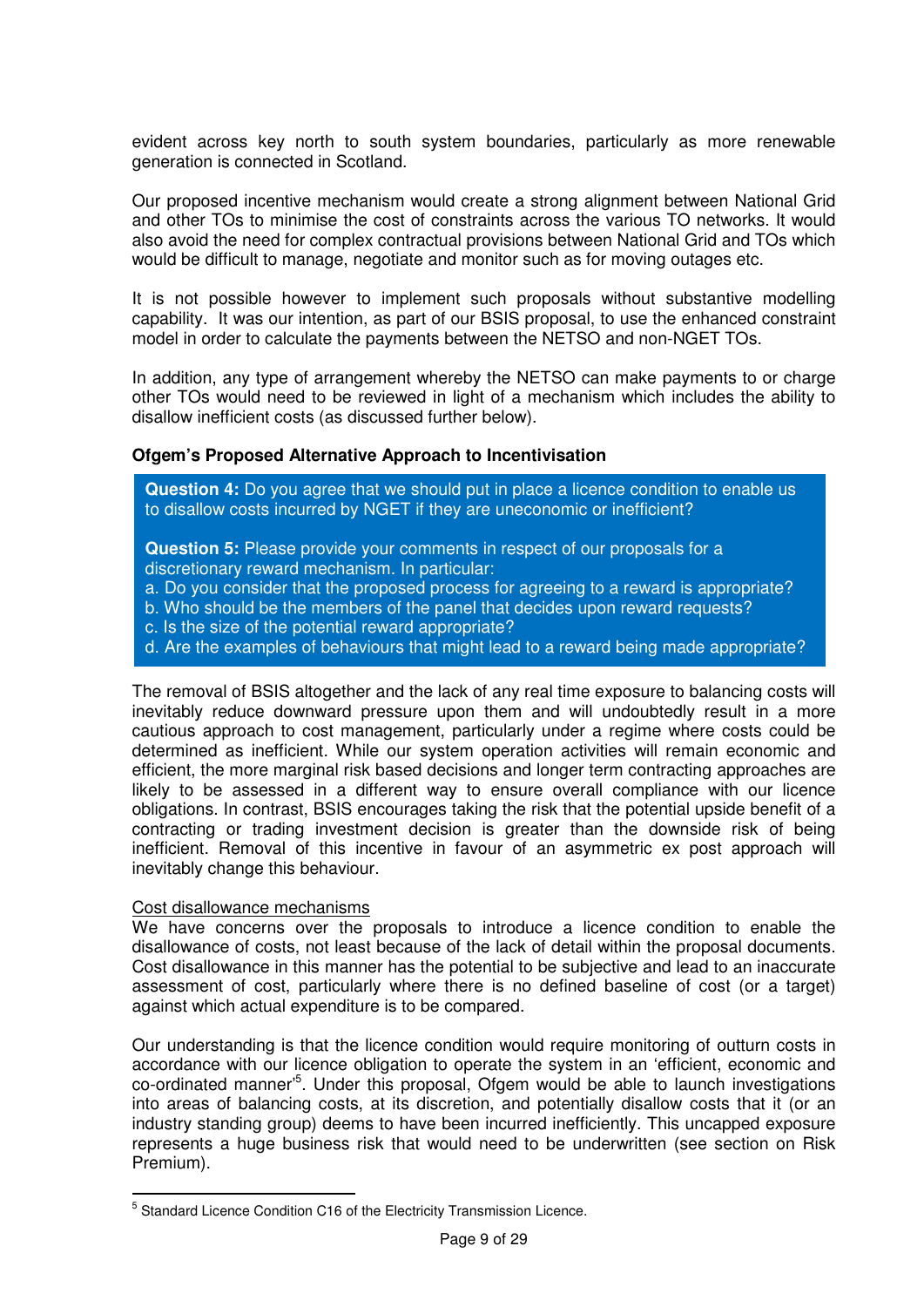The detailed governance and processes for assessing the efficiency of costs will need to be agreed and established, and we would expect the level of detailed rigor associated with a full and detailed investigation to be undertaken if any costs are to be disallowed.

The basis upon which costs could be determined as inefficient and disallowed in this way must be defined tightly and avoid any temptation of hindsight so as not to expose the SO to undue risk. Furthermore, the rules around cost disallowance should be based on objective information rather than subjective opinions. It is absolutely critical that any post event review of costs incurred by the NETSO is undertaken on the basis of the information that we had available to us at the time the cost had been incurred rather than in hindsight. To do otherwise would lead to an inaccurate assessment of cost efficiency, as the operating environment can change between a cost being incurred, such as a contract cost, and real time system conditions. For example, a constraint contract is struck having been assessed as an efficient action by National Grid on the basis of the forecast generation background. In this example, having entered into the contract, a generator belonging to the same group as the contracted generator subsequently incurs a fault thereby, in hindsight, making the contract cost appear inefficient.

Currently, under the BSIS scheme, the benefit of a modelled approach to the incentive is that the models automatically and independently determine the efficiency of our actions by the relative position of the modelled target versus our outturn expenditure. This removes an element of the bilateral forecasting discussion quite often a feature of past schemes and provides a continual and constant pressure on us to reduce costs in every action that we take on an ongoing basis. This is because the risks and consequences of our actions can be assessed at the time that the decision is taken. The monitoring of costs on an ex post basis does not allow for this ex ante assessment of risk thereby making this approach to regulation less effective.

We are already taking operational, contracting and investment decisions that impact on 2013/14 and beyond. In the absence of a BSIS scheme it is important that the rules around disallowances and discretionary rewards are set out clearly to aid these decisions – otherwise there is a risk that more marginal or risk based decisions will be suppressed until such time that these arrangements become clear.

#### Discretionary reward scheme

In order to encourage longer term and innovative actions by the NETSO, Ofgem also proposes to introduce a discretionary reward scheme. This would be designed to provide reward for actions that the NETSO undertakes that go well beyond 'business as usual' and delivers significant value for end consumers. It is difficult to comment on the proposal in any meaningful way given the level of detail provided within the proposal.

Again, the arrangements surrounding this reward scheme in terms of how exactly how a reward can be obtained and by what means would need to be carefully defined so as to provide the strength of incentive on us that BSIS currently provides. We also consider that the cap and sharing factor proposed by Ofgem (at £25m and 25% respectively) are too low given that, in theory, any action that could qualify for such a reward should be in the control of, and facilitated by, the NETSO. With BSIS costs of circa £800m per annum and growing, the scope for achieving significant cost savings could be suppressed by the cap proposed.

In addition, the terminology 'business as usual' must be employed carefully. Everything that we currently do when operating under today's incentive scheme cannot simply be termed as 'business as usual'. This is because we face equal and immediate exposure (upside and downside in equal measure) for the commercial contracting decisions that we take under the current incentive arrangements i.e. for all contracting decisions we bear the risk that the contract may not deliver value. Risks that we would not necessary take without an immediate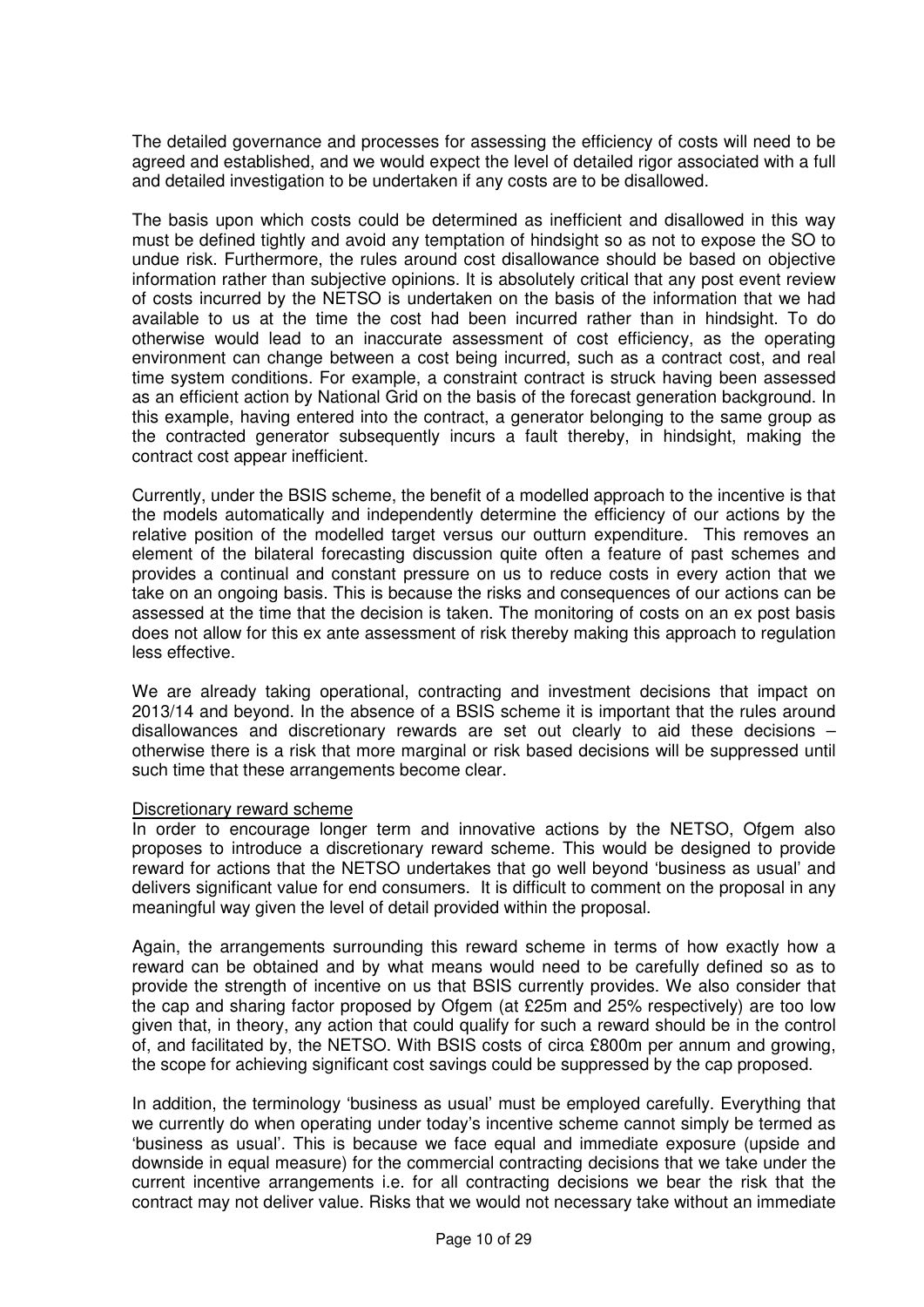and automated incentive mechanism as we have today, particularly when contracting further ahead of real time. Therefore any action that we take to reduce costs to minimise price and/or volume of Balancing Services procured over and above those actions in the Balancing Mechanism should be eligible for a reward under this new scheme.

### The introduction of asymmetry

 $\overline{a}$ 

On a simple level, the combination of the discretionary reward scheme and cost disallowance amounts to something similar to the current incentive structure, with one important exception. Ofgem's proposals introduce asymmetry into system operator costs, tipping the balance of risk and reward between us and consumers.

Under Ofgem's proposal, we could potentially be exposed to unlimited downside through the disallowance of inefficient costs but capped upside through the discretionary reward scheme (up to £25m per annum). This imbalance and asymmetry should be addressed through the application of a collar on the amount of cost that could be disallowed each year and the introduction of a sharing factor (consistent with the discretionary reward scheme). It is not clear from Ofgem's initial proposals as to whether any disallowed costs would be subject to a sharing factor or whether we would face 100% exposure to such costs.

### Calculating the discretionary reward / disallowance

Interestingly, Ofgem's proposed alternative approach to incentivisation still requires a method by which to determine the efficient baseline level of balancing costs in order to assess actual costs (both for the discretionary reward scheme and disallowing of any inefficient costs). Some form of model will still be required. There is insufficient detail in Ofgem's proposal on its alternative approach to understand how this benchmark will be calculated. Similarly, we will also require a model in order to fulfil any forthcoming obligation to forecast BSUoS charges on behalf of industry on a more regular basis<sup>6</sup>. It would seem inconsistent however to use a model that Ofgem does not consider to be robust to assess the efficiency of our actions.

Independence of decision making will also be important in any reward payment / disallowance calculation. The models in the current incentive scheme provide an objective measure of system operation performance fed by inputs that we have sought to make as transparent as possible. The proposed alternative to BSIS would rely on a panel of Ofgem and industry representatives to determine whether a discretionary reward should be awarded to us or inefficient costs disallowed. We would question the consistency and basis upon which such decisions can made by parties that will ultimately bear, or be refunded with, the costs associated with these decisions. We would also expect any decisions made by such a panel to be open to appeal, to encourage objective rather than subjective decision making. This has been evident through the current incentive scheme consultation responses from industry where there were concerns expressed regarding any proposal to apply charging reconciliations retrospectively. However, any discretionary reward scheme would need to be applied retrospectively.

In terms of the charging process itself, it is difficult to see how the proposed alternative to BSIS will represent a more predictable and less volatile option than BSIS given that the level of discretionary reward or disallowance of costs will be unforecastable at year ahead, even by the NETSO.

The above issues aside, we do consider that such a discretionary reward scheme may have some merit in driving longer term innovation and framework development. However we do not see any reason why this type of reward scheme could not be implemented in parallel with

 $^6$  This is something that is currently being discussed as part of CUSC Modification Proposal (CMP)208: http://www.nationalgrid.com/uk/Electricity/Codes/systemcode/amendments/currentamendmentproposals/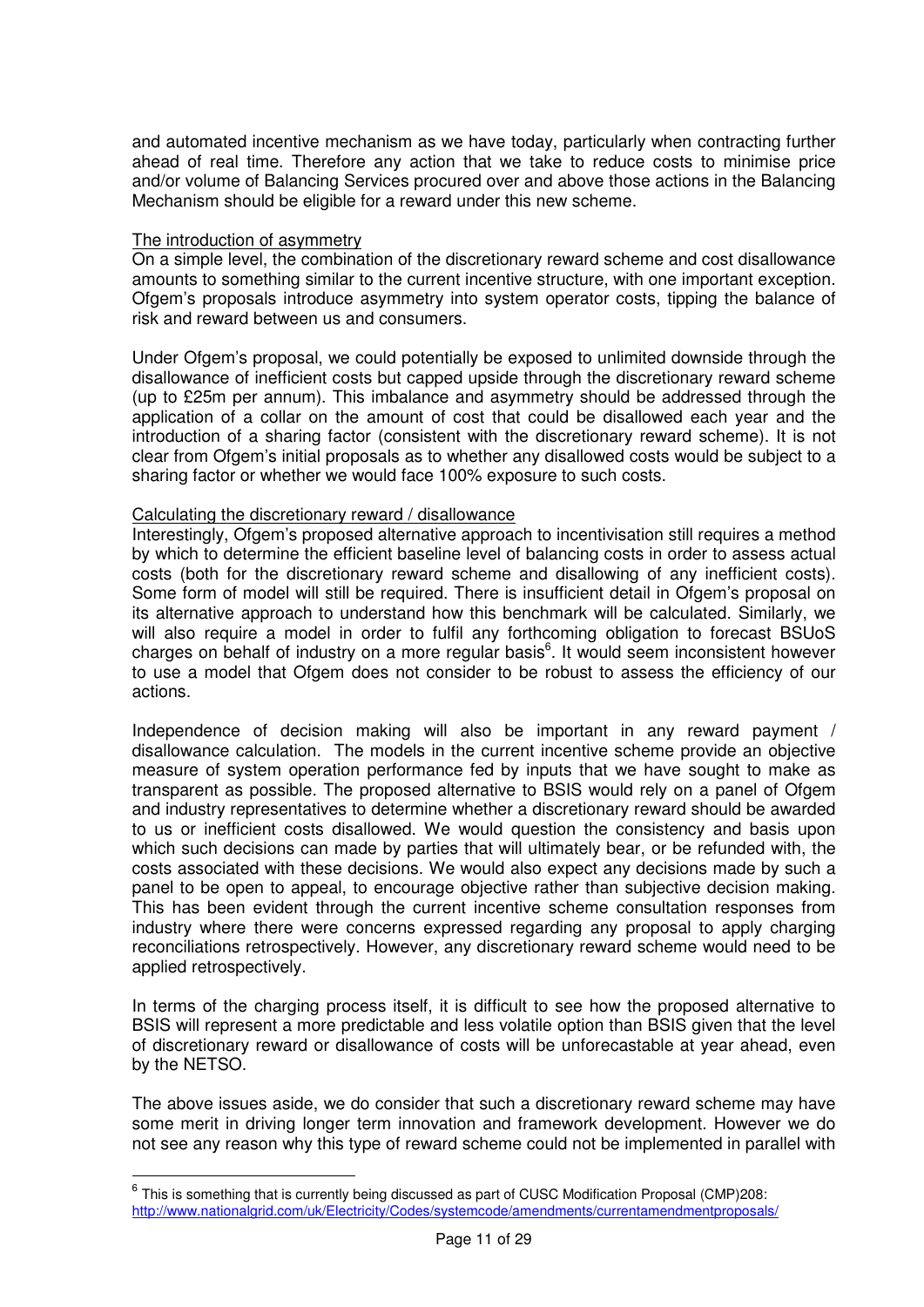a modelled approach to BSIS. This would ensure that the NETSO is driven to make the most economic and efficient operating actions on a continual basis whilst also focussing on longer term innovation to deliver significant consumer benefit.

### **Black Start**

**Question 6:** Do you consider that a cost incentive on black start should be retained? Do you consider that the proposed parameters for a black start scheme are appropriate?

As part of the Initial Proposals consultation, the continuation of a separate Black Start cost incentive is considered. The proposed incentive scheme, to derive an annual cost target for the eight year period, is broadly in line with our proposal with some exceptions.

Black Start is an ancillary service that has historically been bundled within BSIS and hence subject to the same cap/collar and sharing factors as all other balancing services costs. Whilst the costs incurred in maintaining current Black Start contracts and procuring new providers could in theory be considered as isolated costs, in practice there are interactions between Black Start and other balancing services such as Short Term Operating Reserve (STOR) and BM Start-up.

A standalone Black Start cost incentive in the absence of BSIS could create perversities in the way that Black Start services are procured in relation to other balancing services. It would therefore be inconsistent to retain an incentive on Black Start but to remove the incentive on all other balancing services. These costs should either be included with all balancing costs that the NETSO can be incentivised to reduce on behalf of consumers or the cost incentive removed altogether.

Further, we consider that there are other areas of balancing costs over which the NETSO has a greater degree of control and ability to forecast than those associated with Black Start. This is due to the level of competition that can be stimulated for the service and therefore to continue to incentivise this area of cost and not others would again appear inconsistent.

In the absence of a BSIS scheme we would consider a reputational incentive on Black Start to be more appropriate until such time when a more robust approach to determining a new entrant cost target can be established and therefore a cost incentive reintroduced. Ideally this would also coincide with the reintroduction of BSIS.

If Ofgem do decide to implement a separate cost incentive, then a number of elements must be considered.

#### Cost Target Derivation

As part of any analysis of costs, it is important to make a distinction between peaking plant and Black Start plant as this is incorrectly described within the Initial Proposals. The auxiliary unit at a Black Start station (which could also be used as peaking plant) is only one element of the overall project cost incurred by a new Black Start provider and therefore the cost that we are required to pay for the service. In addition, as we set out in our plan, the approach that we have taken to determine a Black Start incentive target is based on a value driven market for Black Start rather than a cost reflective methodology.

We would need to understand how Ofgem's proposed approach to determining an initial target impacts or potentially changes the other elements of our original proposal i.e. in terms of the other cost elements of Black Start and how these are factored into the target on an annual basis.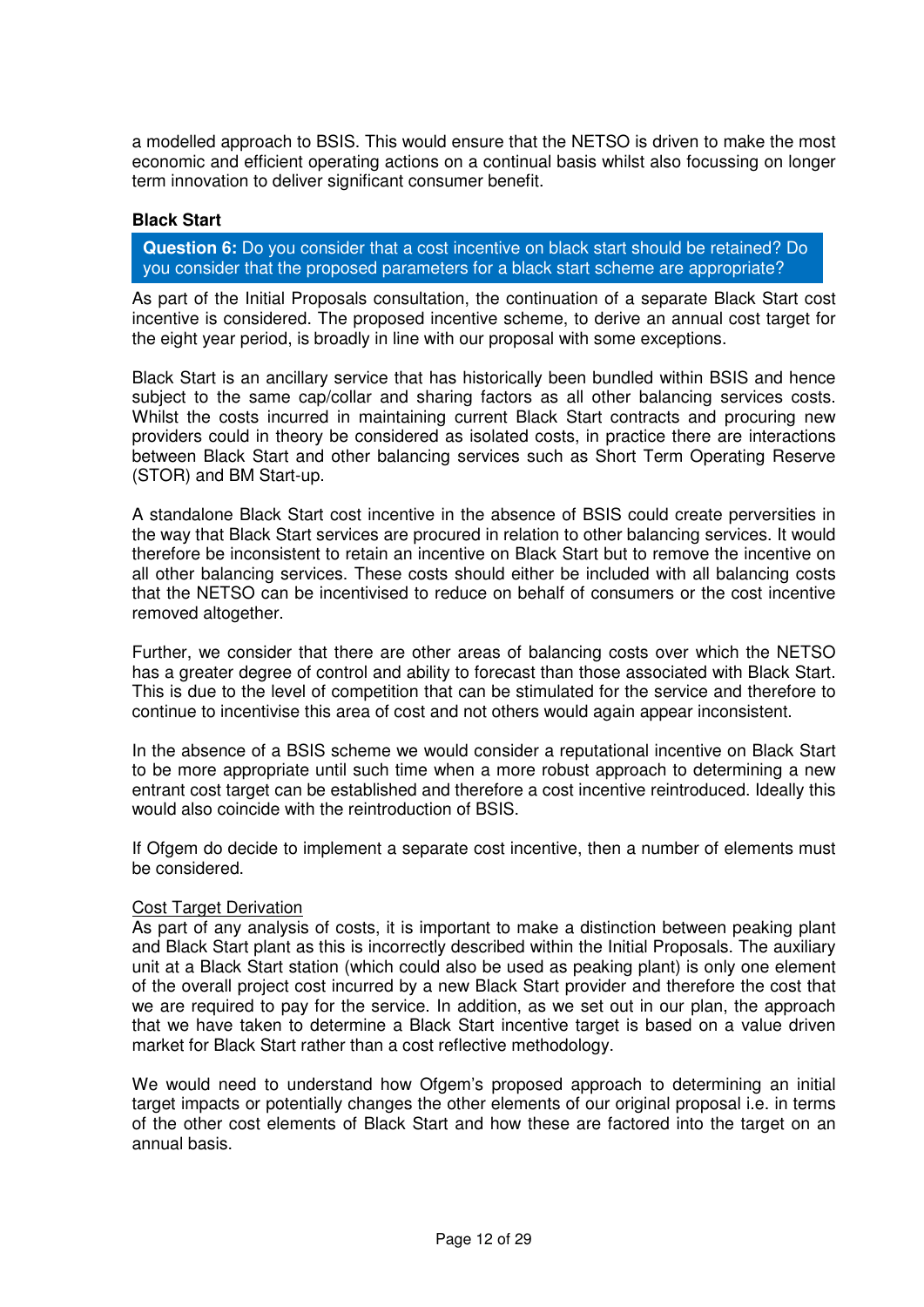# Timing of Incentive Payments

Ofgem proposes that rather than incentive payments being made annually that these are accrued over a four year period. We continue to support the principle that charges faced by consumers should be cost-reflective, timely and appropriately targeted. For long term incentive schemes, such as the one proposed for Black Start, this means that charges should continue to be adjusted to include incentive profits and losses within each financial year where at all possible to avoid a large adjustment at the end of the multi-year scheme. We therefore consider that annual incentive payments are more appropriate, particularly when the target is also set on an annual basis.

# **Transmission Losses**

**Question 1:** In respect of transmission losses, do you agree with our proposal to put in place a reputational incentive and to remove the current financial incentive?

In our SO Incentives plan, we proposed a methodology for determining a transmission losses target volume using ex ante and ex post inputs in the absence of a full network model with which to derive a target. We also set out that the NETSO has limited control over the volume of losses across the system given that we manage a very small percentage of the total volume of energy in the market via the balancing mechanism and that typically these actions are taken on the basis of cost in order to comply with our licence obligations.

Therefore given the extent of our ability to both control and forecast transmission losses, Ofgem's proposal to remove the financial incentive on us to reduce their volume would appear reasonable. Our TO business will continue to invest in equipment to minimise losses, consistent with our RIIO-T1 proposals. As the NETSO we are however best placed to report volumes and drivers of losses on an ongoing basis and agree that a reputational incentive in this area may be appropriate.

# **Renewable Generation Forecasting Incentive**

**Question 2:** Please provide your comments in respect of our proposals for an incentive on renewable forecasting. In particular:

- a) Do you agree that an incentive is appropriate?
- b) Which renewable output forecast would you like to be incentivised (5pm, 5am, 11am or 11pm)?
- c) Do you have a view on which error measure should be incentivised and whether the monthly target should be set on an annual or a seasonal basis?
- d) Do you agree with the proposed cap, floor and range of the incentive?
- e) Do you agree that the incentive should initially be set for 2 years?

We support the introduction of an incentive scheme on renewable generation forecasting and welcome, given its infancy, a scheme duration of two years in the first instance.

However, we are not supportive of Ofgem's proposed adjustment to our proposal such that the incentivised range is reduced and the strength of the incentive diluted. Renewable generation forecasting is of increasing importance and value to the industry as more wind and other types of renewable generation connects to the system. Hence the incentive properties should be sufficient to promote innovation and improvement in this area.

Our proposal to set monthly targets using monthly outturns from the previous year provides an appropriate relative benchmark from which to drive future improvement. Similarly, the variable chosen to be incentivised (% mean absolute error) has been selected to provide the optimum balance between incentive payment for positive forecasting performance for the duration of a month and incentive downside for under-performance on a particular day.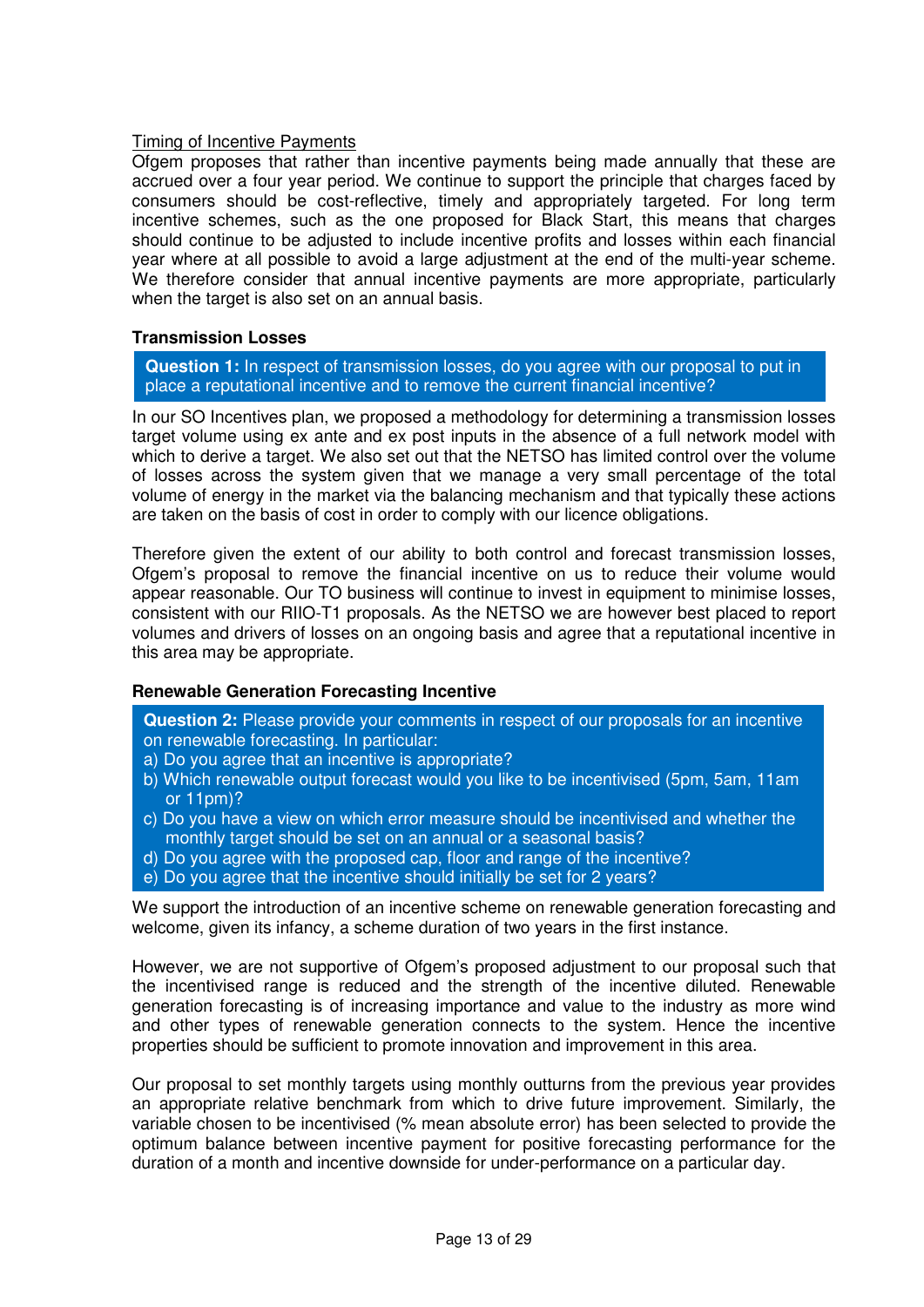We do however appreciate that the use of seasonal targets, which comprise one of Ofgem's proposals, would be a more straight forward approach. However, if the incentive is still to be calculated on a monthly basis, there is reduced merit in a smoothed target. Ofgem also considers whether yearly targets would further simplify the incentive, however this is more likely to introduce windfall gains and losses as there clearly different forecasting challenges associated with the summer and winter seasons.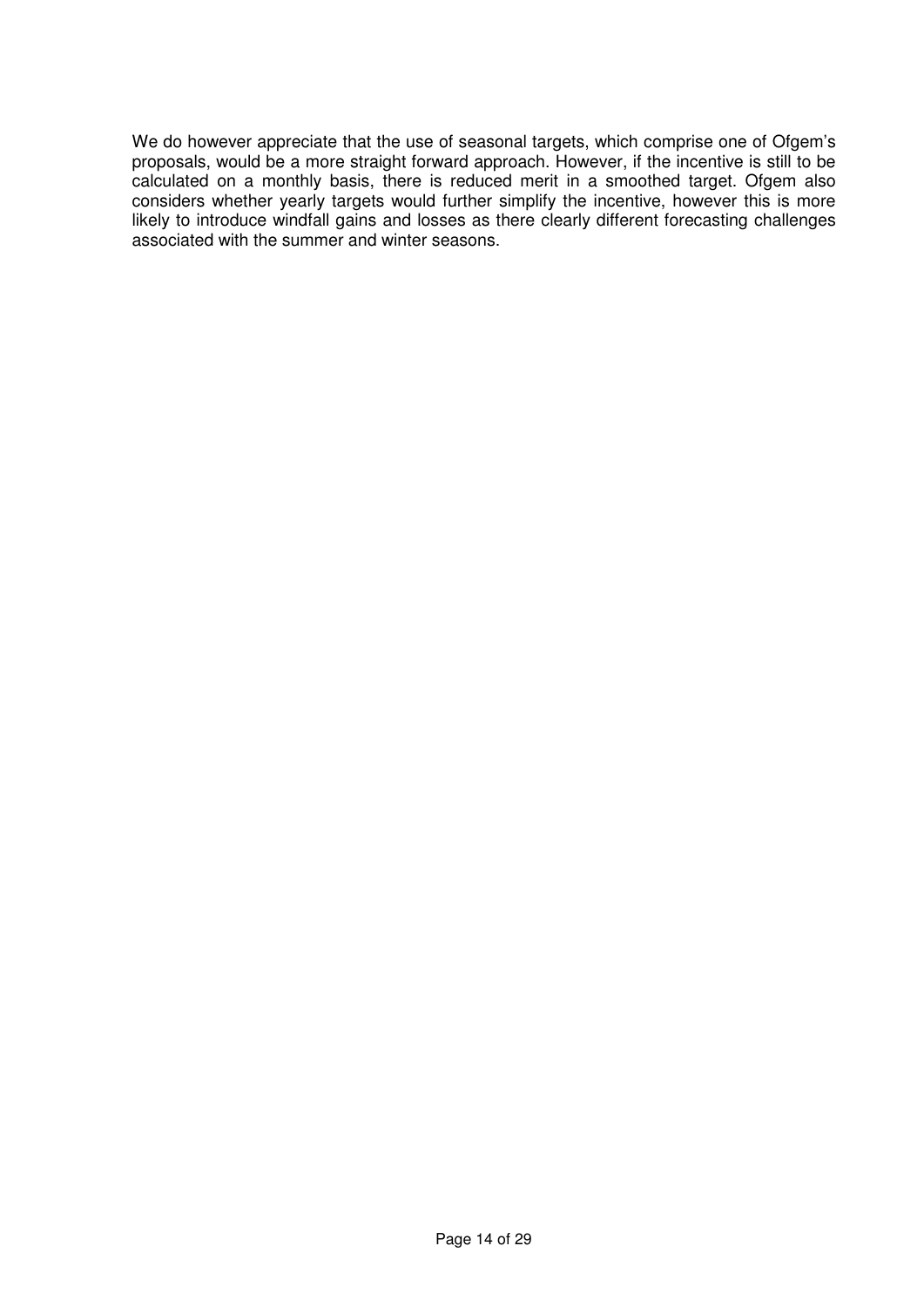# **Appendix 3: Detailed Gas Response**

# **NTS Shrinkage Incentive**

**Question 14:** Please provide your comments in respect of our proposals for a shrinkage incentive, in particular:

a. Do you agree that it is appropriate for NGG to have in place a volume methodology statement?

b. Do you agree that the proposed changes to the reference prices are appropriate?

c. Do you agree with the proposed sharing factor? Do you agree with increasing the cap and floor of the incentive?

The aim of the NTS Shrinkage incentive is to minimise shrinkage costs through the management of the volume and procurement of shrinkage energy. We support the continuation of a cost minimisation incentive that promotes effective and innovative management of shrinkage cost drivers where we are able to exert control and influence. Further, we welcome the adjustments of the shrinkage incentive to separate the procurement and energy efficiency aspects of the cost minimisation incentive. This will sharpen our focus on areas that we can control and reduce the potential for windfall gains or losses.

However, there are elements of the proposed scheme where arrangements should be more reflective of the operating environment and where further clarity on the proposed arrangements is required as detailed in specific sections below.

#### Appropriate Cost Allowances

Part of our role as the NTS System Operator is to manage and procure shrinkage which includes the gas and electricity used in the transportation of gas from supply to demand, which is known as Compressor Fuel Use (CFU). The costs providing this role include:

- The cost of procuring gas for gas powered compressors at wholesale and associated trading costs;
- The cost of procuring electricity for electric powered compressors (currently procured via a retail contract) and associated transportation costs (e.g. TNUoS);
- Environmental charges and revenues associated with the use of gas compressors through the EU Emissions Trading System (EUETS); and
- Environmental charges associated with the use of electricity compressors through the Carbon Reduction Commitment Energy Efficiency Scheme (CRCEES).

Appropriate allowances are necessary for all of these activities in order to set an incentive that drives the right behaviours to deliver value to the consumer.

#### Swing costs

Swing costs result from trading the difference between the average shrinkage requirement for the price reference period (e.g. average over a month) and the daily gas and half hourly electricity needs. Ofgem propose to limit the exposure to swing costs through the use of a more prompt reference price.

To do so will require the alignment of the price and volume aspects of the procurement cost with the relevant balancing period, i.e. at a daily outturn for gas and half-hourly outturn for electricity. Given that Ofgem do not propose to align the reference prices and volumes with the balancing periods, it is important that separate funding of swing costs remains within in the incentive.

#### Environmental Costs

The costs associated with the environmental impact of using compressors (EUETS and CRCEES) should be appropriately funded and incentivised as part of operating the NTS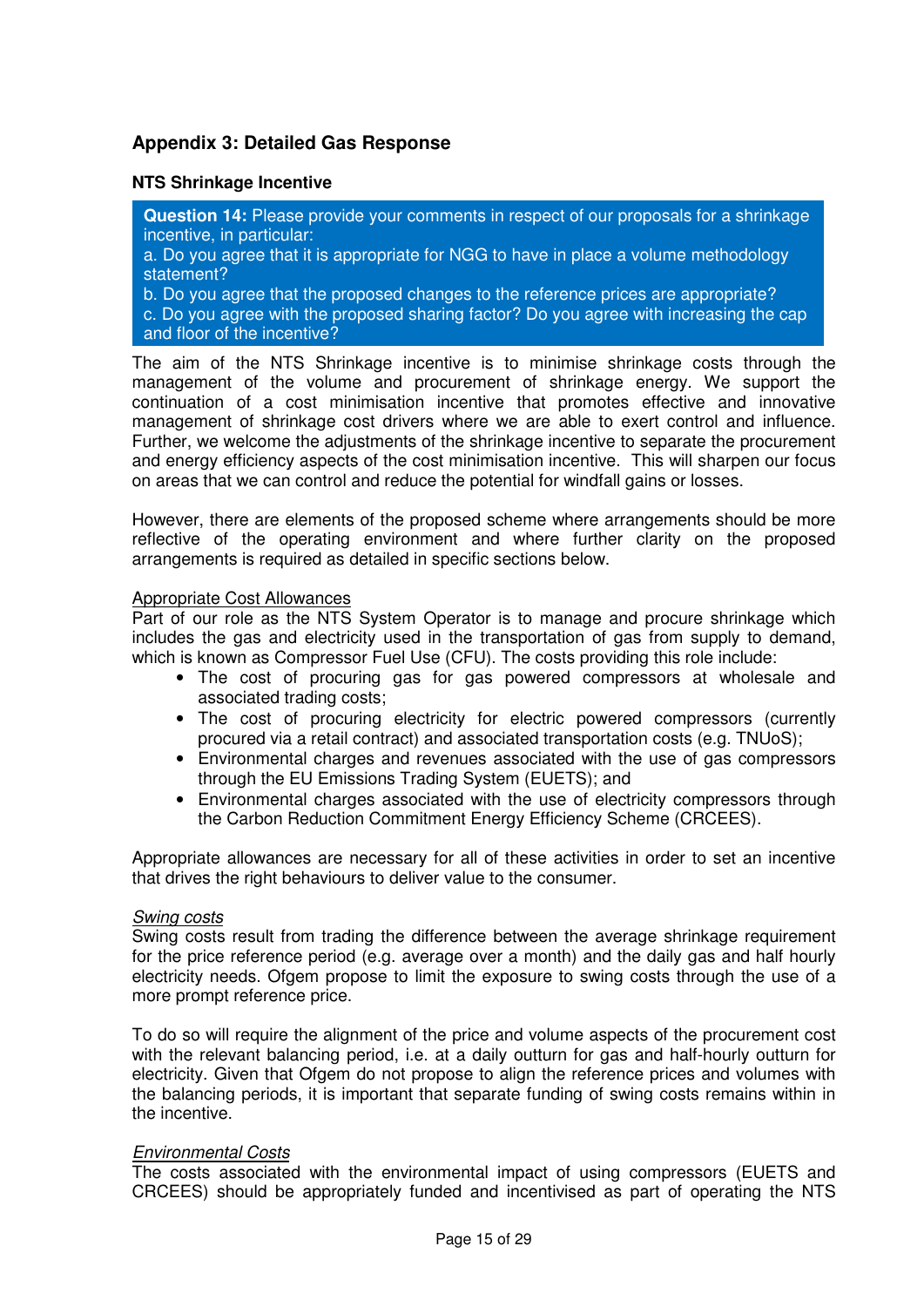given their linkage to external factors such as supply and demand patterns. There are no allowances for environmental costs within Ofgem's Initial Proposals and no environmental adjustment within the incentive. We do not agree with this approach as we consider that it will not act as an effective incentive or fund efficient costs of operation.

Our business plan proposed the use of energy efficiency targets within the incentive, such that performance above or below the target is priced at the government defined traded price of carbon to incentivise efficient energy use. We proposed to combine this with a passthrough of environmental compliance costs to ensure appropriate funding. This is a consistent approach with the volume efficiency aspect of the incentive to ensure that the environmental impact of our actions is appropriately incentivised, considering the drivers of compressor use. We need further clarity on Ofgem's policy in this area to be able to fully understand the impact of its proposals, particularly in order to ensure that there is appropriate funding of environmental costs relating to system operation.

### Price References

We welcome the change of price reference period to 9 months in advance of the quarter for forwards procurement. This change acts to balance the potential for trading opportunities over a period of time whilst reducing the forecast horizon to reduce the risk of changing shrinkage requirements. This timescale also enables the alignment of reference price for electricity and gas procurement.

Through our consultation on the NTS Shrinkage Incentive Methodology Statement, we have been working to provide clarity on a number of areas which are not fully detailed in Initial Proposals and where we are keen to understand Ofgem's policy. Areas of uncertainty include:

- The price reference for 2013/14 for forwards electricity procurement. This is important because our proposed rolling 9 month reference period has already begun and therefore our procurement of electricity for 2013/14 has commenced;
- The prompt reference price (e.g. week ahead) and any implications for the associated energy volumes and swing costs; and
- The differential between the retail and wholesale electricity costs, which include supply costs (e.g. supplier margin) and market costs (e.g. renewables obligation).

#### Methodology Statement

The target as proposed is made up of price and volume aspects, some in the NTS licence and others set in accordance with a methodology statement.

We agree that it is appropriate to have a methodology statement in place and we are currently consulting on an NTS Shrinkage Incentive Methodology Statement<sup>7</sup>. The proposed statement describes how targets could be set that adjust with the operating environment and includes a calculation of the targets under this methodology for 2013/14.

The methodology statement should cover gas and electricity shrinkage volumes for use in the procurement and volume efficiency parts of the incentive and a benchmark for electricity and gas swing costs.

#### Scheme Parameters

 $\overline{a}$ 

We support Ofgem's proposal to increase the sharing factors to align with those proposed for the gas transmission RIIO-T1 price control. These sharing factors should also be aligned to those on the greenhouse gas emissions incentive to enable more complete alignment between outputs to avoid any unintended consequences.

 $7$  The NTS Shrinkage Incentive Methodology Statement is open for consultation response until 3 October 2012 and is available from http://www.nationalgrid.com/uk/Gas/soincentives/docs/.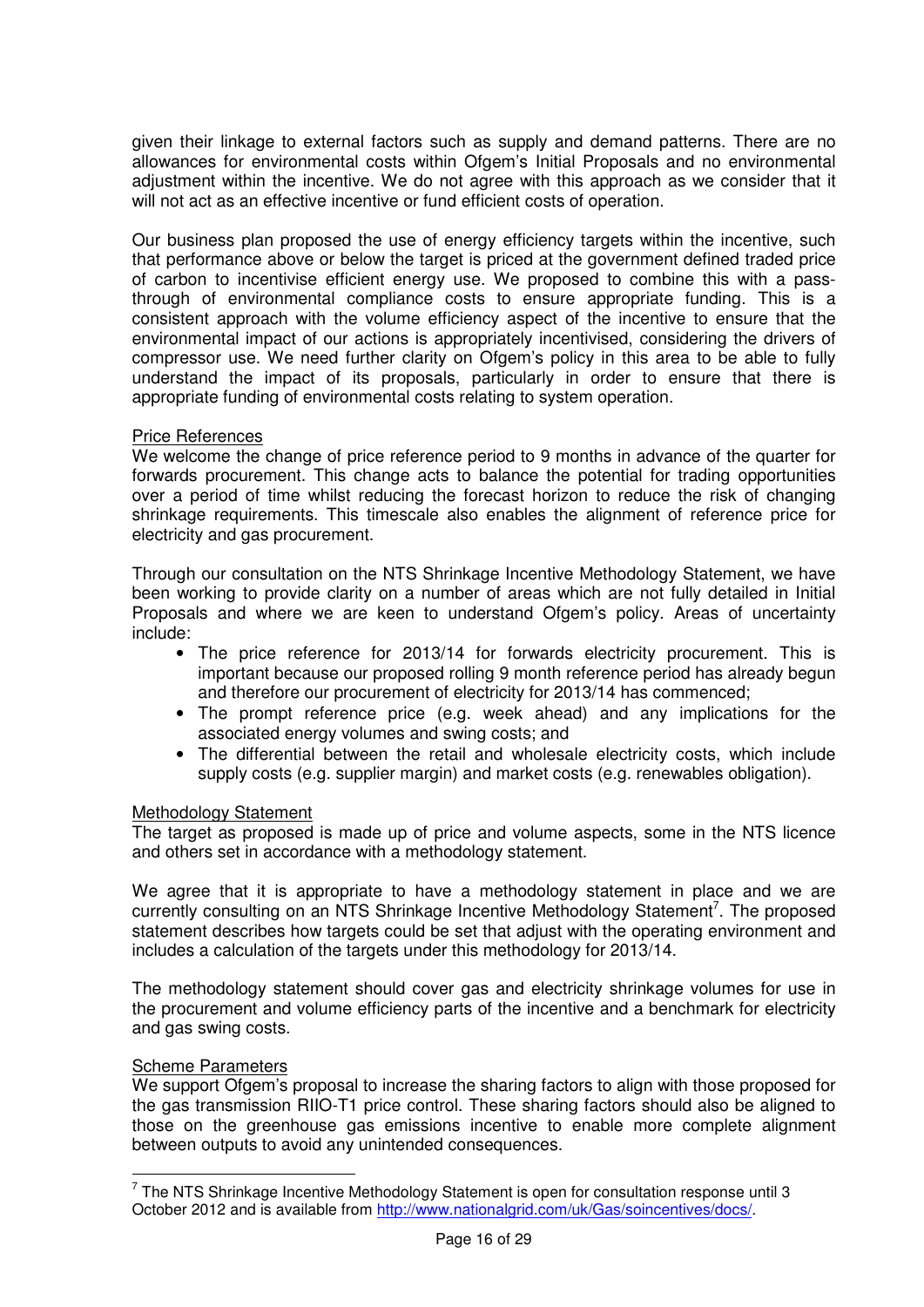Ofgem noted that it would consider our proposal to increase the caps and collar on the Shrinkage incentive following consultation with stakeholders on our NTS Shrinkage Incentive Methodology Statement. We look forward to further discussion in this area and consider that it is important to ensure that we are incentivised across a reasonable range of shrinkage costs.

In summary, the NTS shrinkage incentive scheme should incentivise efficient system operation through the procurement and management of shrinkage volumes and appropriately fund this aspect of the System Operator activity.

# **Greenhouse Gas Emissions Incentive Scheme**

 $\overline{a}$ 

**Question 8:** In respect of an incentive on greenhouse gas emissions, is your preference for Option 1 (penalty only) or Option 2 (upside and downside payment) and why?

Venting results from commissioning, operation, maintenance and decommissioning activities on the gas transmission system. In particular, these processes include:

- Purging assets from gas to air when the equipment is no longer needed for operation, when an asset needs to be maintained, following a trip or in order to check the integrity of the system; or
- Purging assets from air to gas to enable operation (e.g. on pressurising a compressor before use); or
- To reduce pressure or remove gas in an emergency to make system safe or in order to safely carry out work on the NTS.

These activities enable system integrity to be maintained which is a primary driver in running a safe, reliable and efficient system.

The aim of any Greenhouse Gas Emissions incentive should be to discover and incentivise the optimal level of operational venting of natural gas to deliver maximum customer benefit. Optimisation leads to effective management of the level of venting whilst maintaining balanced supply and demand using the existing asset base with due consideration of the safety and costs of NTS operation. By its very nature, efficient optimisation may not necessarily lead to year on year venting reductions, but should incentivise the effective management of venting to ensure the environmental costs of actions are included within operational decisions.

As the environmental impact of venting methane is higher than that of  $CO<sub>2</sub>$ , the current incentive uses a factor, the global warming potential, to represent this in the price per tonne of natural gas vented. Ofgem discuss that in the shorter term this gas has a greater impact than over the longer term. Industry standards including DECC's guidance on emissions reporting<sup>8</sup> are generally on the same basis as the current incentive, and therefore it seems at odds to consider the use of a different factor within future incentives. Further, it is important for the venting valuation to be clear and aligned to other environmental schemes applicable to the UK, such that the incentive drives economic behaviours using an understood and consistent environmental cost of venting.

The current proposal would not act as an effective incentive to drive these behaviours and does not represent a fair balance between risk and reward as set out in more detail below.

<sup>&</sup>lt;sup>8</sup> 2012 Guidelines to Defra / DECC's GHG Conversion Factors for Company Reporting: Methodology Paper for Emission Factors is available at http://www.defra.gov.uk/publications/files/pb13792 emission-factor-methodology-paper-120706.pdf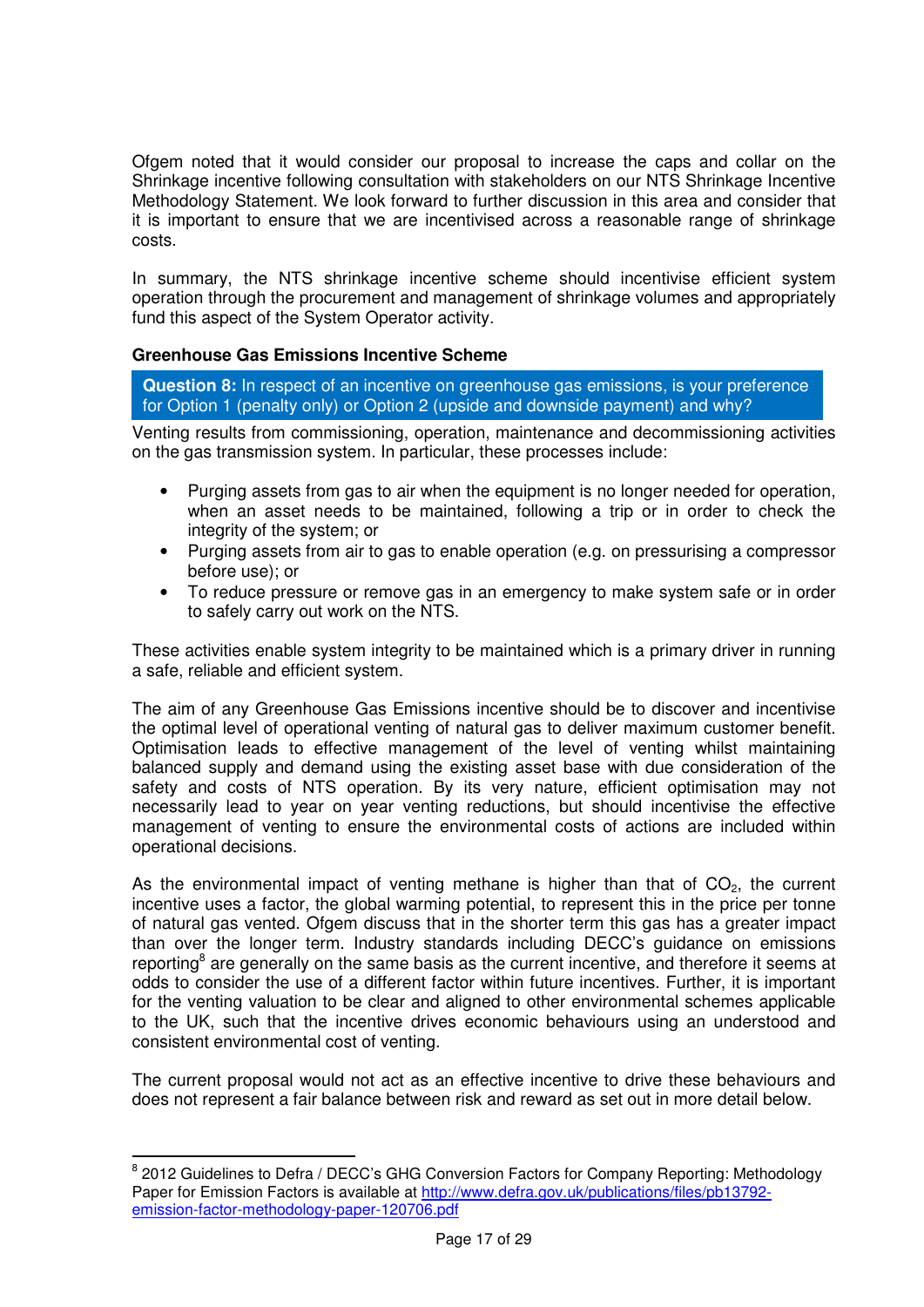# Asymmetric Scheme Structure

Two options are put forward for the greenhouse gas emissions incentive scheme – a downside only scheme or a symmetrical scheme where there is a penalty (or reward) for emissions above (or below) the target. An incentive should be symmetrical with a balance between targets and allowances, risk and reward. In practice both options are asymmetric for the following reasons:

- The proposed target is lower than our view of an optimal level of venting and does not adjust for changes in the operational environment; and
- The target level is not aligned to other obligations, output targets and investment allowances.

The proposed penalty only Greenhouse Gas Emissions incentive effectively creates an obligation to drastically reduce natural gas venting from compressors to an unrealistic level without providing any funding for investment in emissions reduction technologies to achieve this. Instead, the greenhouse gas emissions incentive should be symmetrical with realistic and achievable targets that align with the allowances and obligations set out in the RIIO-T1 initial proposals, particularly relating to investment allowances and the provision of capacity.

We do not agree with Ofgem's justification for a downside only incentive that centres around two points:

- Insufficient data is available on natural gas venting: and
- Funding mechanisms are available to fund investment.

With respect to data, we are continually developing and improving our understanding of venting from assets on the NTS which in turn feeds our operating strategies and venting calculation methodologies. This work has been progressing with further research and development in line with our proposals<sup>9</sup>. Though we agree that the incentive should be reviewed following these developments, the continuous improvement of venting quantification should not be a reason to dismiss a symmetrical incentive form that could drive further improvements through funding incremental costs of reducing emissions.

With respect to funding mechanisms, we did not include any funding for the reduction of vented (or any other) emissions beyond legislative limits within our RIIO-T1 business plan submissions following clear stakeholder feedback that we should only be funded to meet environmental legislative requirements. If Ofgem believe there is value in additional investment to reduce venting, this should be clearly stated and the incentives and allowances should be designed to fund such investment.

The Network Innovation Allowance (proposed to replace the Innovation Funding Incentive) is designed to fund small-scale innovative projects that are primarily in the early stages of development (as measured on a Technology Readiness Level (TRL)). The commercialisation and rollout of vent reduction techniques could be covered by the Network Innovation Competition (NIC) and Innovation Rollout Mechanism (IRM). However, the NIC mechanism is based on competitive processes that are designed to cover a small number of large projects across the gas industry rather than NTS specific venting abatement. Furthermore Ofgem has not yet confirmed whether the SO will have access to the IRM which is designed to fund the rollout of a proven solution with remuneration being considered in the two reopener windows within the RIIO-T1 period, the earliest one being in 2015. Therefore, there are no confirmed allowances at this point in time that would fund venting reduction techniques and as such it is inappropriate for the targets to reflect their implementation.

 $\overline{a}$ 

<sup>&</sup>lt;sup>9</sup> Our Scheme of Work under Special Condition C28 is available at http://www.nationalgrid.com/uk/Gas/soincentives/supportinginfo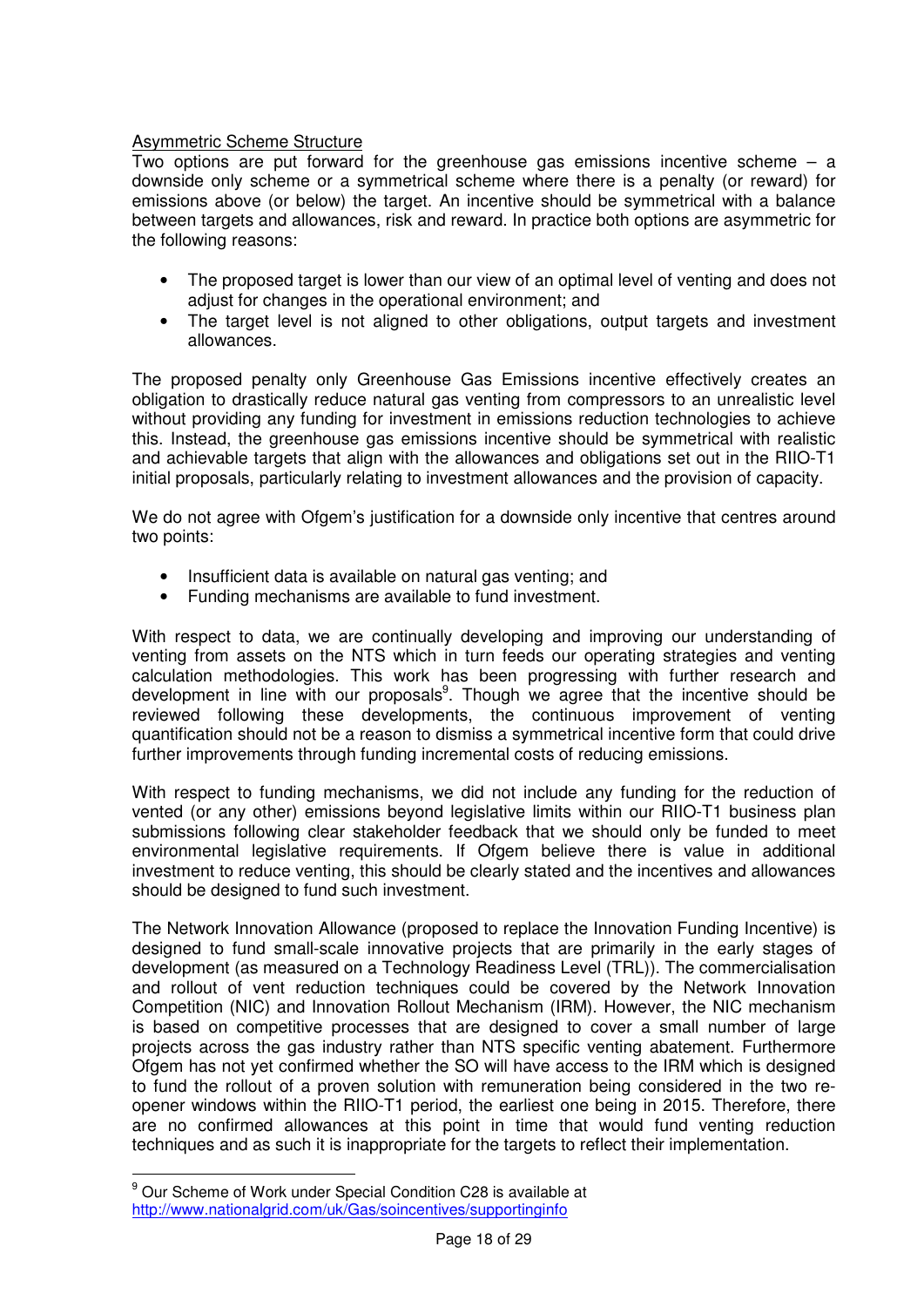Further, a downside only incentive would reduce both the financeability of the SO, by adding further costs and obligations without adequate funding and remove a potential funding mechanism for any expenditure to reduce the level of venting (if the target is set appropriately).

# Target

 $\overline{a}$ 

We do not agree with the unjustified severity of Ofgem's proposed targets based on the current target with a 5% year on year reduction because this does not take into account the changing operational environment, the options available to reduce venting or the costs and timescales to develop and implement any potential solutions.

In its Initial Proposals, Ofgem refers to large projected reductions of methane emissions in the energy sector that appear to be more cost effective than reducing  $CO<sub>2</sub>$  as a consideration in setting its proposed 5% target reduction rate.

According to a DECC report<sup>10</sup>, the majority of this decline in emissions in the energy sector is expected to materialise from reductions in emissions from coal mines and leakage from the gas distribution networks (GDNs). Methane emission reductions from the latter are based on the replacement of cast iron pipes using commercially available technology which is funded through the respective GDN price controls. The emissions reductions in the coal industry results from a forecast decrease in the quantity of coal extracted. These declines in venting requirements are not expected to occur on the NTS and funded technology options are not available to reduce the level of NTS gas venting. Further, the reductions highlighted above in other parts of the energy sector are forecast to deliver a smaller reduction over 10 years than the reduction proposed over 8 years under this incentive. Therefore it is not appropriate to draw these parallels in setting a target venting reduction rate based on options that are not available and not funded for the NTS in our optimisation of the level of vented emissions. The incentive should therefore be limited to marginal opportunities to optimise venting from operational activities rather than through large scale investment.

The optimal level of venting is not easily modelled as it is influenced by many factors that include our customers' requirements for NTS input and output flows, the notice period given for those flows, maintenance requirements and asset characteristics. By its very nature, it is likely to vary (both upwards and downwards) over time as our customers' supply and demand requirements change. Therefore, it is important that the target is based on recent performance and prevailing conditions rather than an inappropriate baseline without any adjustment.

The issues with modelling venting have been discussed with Ofgem and the industry over many years. Further work is ongoing to disaggregate venting due to different drivers to enable analysis in this area amongst other activities under Special Condition C28. As such we have not been able to develop a venting target methodology that accurately identifies the optimal venting volumes associated with drivers such as NTS gas flow patterns.

The optimal level of venting is not necessarily the minimum feasible level as other outputs are likely to be adversely impacted in the process of venting minimisation. This is particularly the case around facilitating access to capacity and enabling customers to react to short-term market dynamics (e.g. power stations being used to support intermittent electricity generation). Therefore, any actions taken to reduce venting should be economic and efficient in the wider context of our operational requirements.

<sup>&</sup>lt;sup>10</sup> DECC published its Projections of non-CO<sub>2</sub> greenhouse gas emissions: A report on the non-CO<sub>2</sub> projections to accompany the Autumn 2011 update http://www.decc.gov.uk/assets/decc/11/aboutus/economics-social-research/2770-nonco2-ghg-emission-project-autumn2011.pdf on 15 September 2011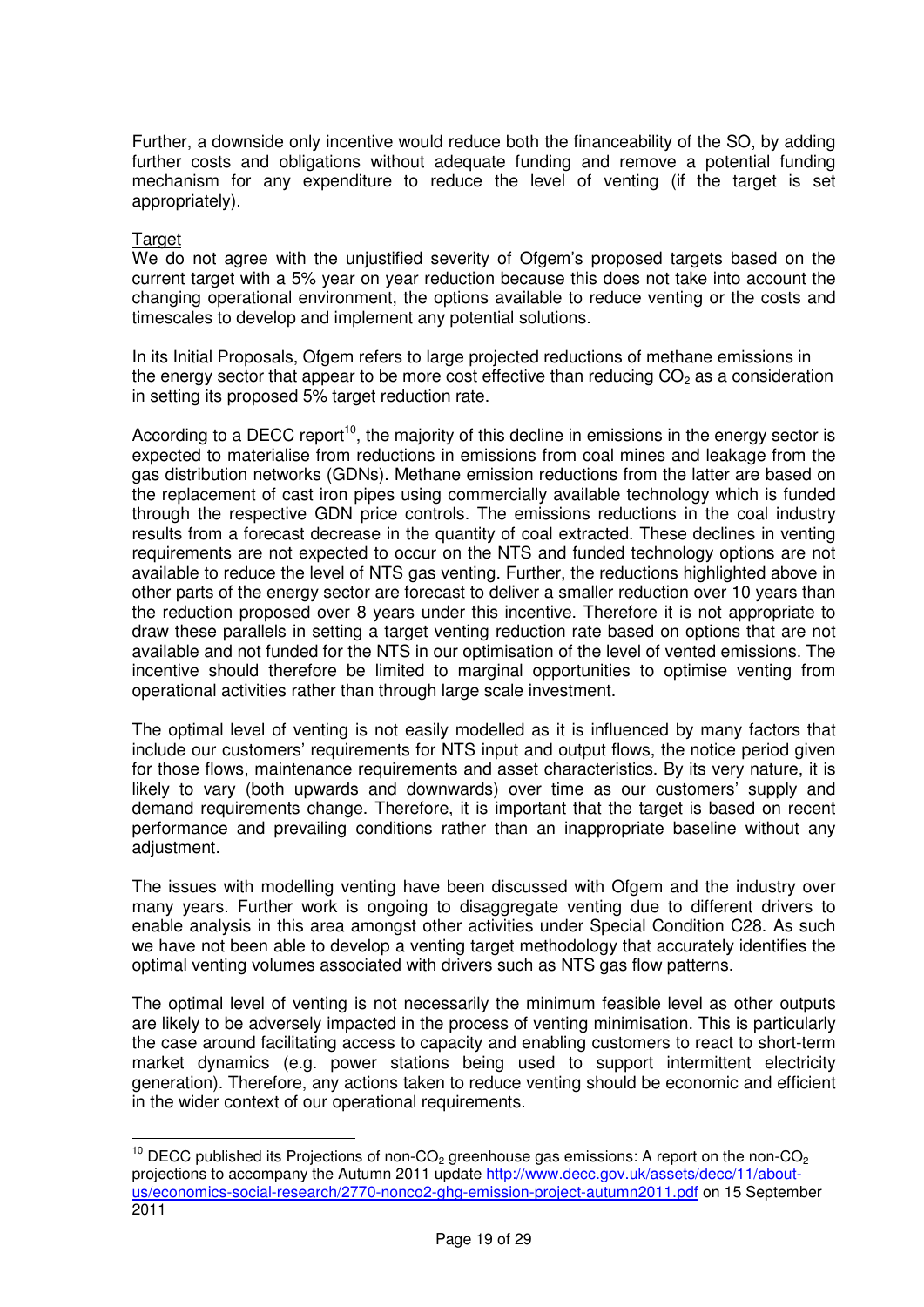We are concerned that an incentive target that is not benchmarked to our operational requirements, whilst also requiring the substantial proposed annual reductions, would drive the target to a suboptimal point with likely unintended consequences. We propose that the target is instead based on recent performance, together with a small reduction in the target over time to act as an incentive to strive to this level.

We do not agree with the proposed removal of the deadband as this recognises the uncertainties associated with modelling an efficient level of venting and helps to protect against any windfall profits or losses from small changes due to amounts of year on year volatility.

# Consequences of meeting the proposed target

It is not possible to meet the target as proposed without the significant installation of new technology which, at this time, is either not commercially available or in the very early stages of development. Further, the funding of such investment has not been proposed under Ofgem's Initial Proposals for the RIIO-T1 period. If we were to reduce emissions towards the proposed target levels, it is likely there would be unacceptable unintended consequences on our ability to:

- Manage system access in line with our customers' needs;
- Effectively maintain and test the system in line with best practice and legislative safety and reliability requirements (estimated to be approximately 60% of current compressor venting); and
- Maintain expenditure within the allowances set out in the RIIO-T1 settlement.

The efficient level of venting could reduce in future if manufacturers can develop lower venting assets for the commercial market. We are not aware of any such developments in the short term and the associated investment would significantly outweigh any potential incentive income if the incentive were to be symmetrical. We are continuing our involvement in projects to research and develop alternatives to venting to promote the developments in this area.

# Incentive Alignment

We agree that venting should be valued using DECC's non-traded price of carbon as this is deemed as the most appropriate valuation for non-traded emissions. However we disagree with the continuation of 100% sharing factors as this will distort the trade-offs with other output incentives.

The sharing factors should instead be aligned with those in place for shrinkage costs, other emissions (from the use of compressors), operational and capital expenditure. All of these other schemes have 45% sharing factors, such that if this was also implemented for the greenhouse gas emissions incentive, the potential for perverse incentives would be reduced. Further, some of our venting requirements are driven by our customers' use of the system and a 45% sharing factor may influence customers' behaviours as they would then share in NTS' venting performance.

In summary, the greenhouse gas emissions incentive should be symmetrical with realistic and achievable targets and 45% sharing factors that align with the allowances and obligations set out in the RIIO-T1 initial proposals, particularly relating to investment allowances and the provision of capacity.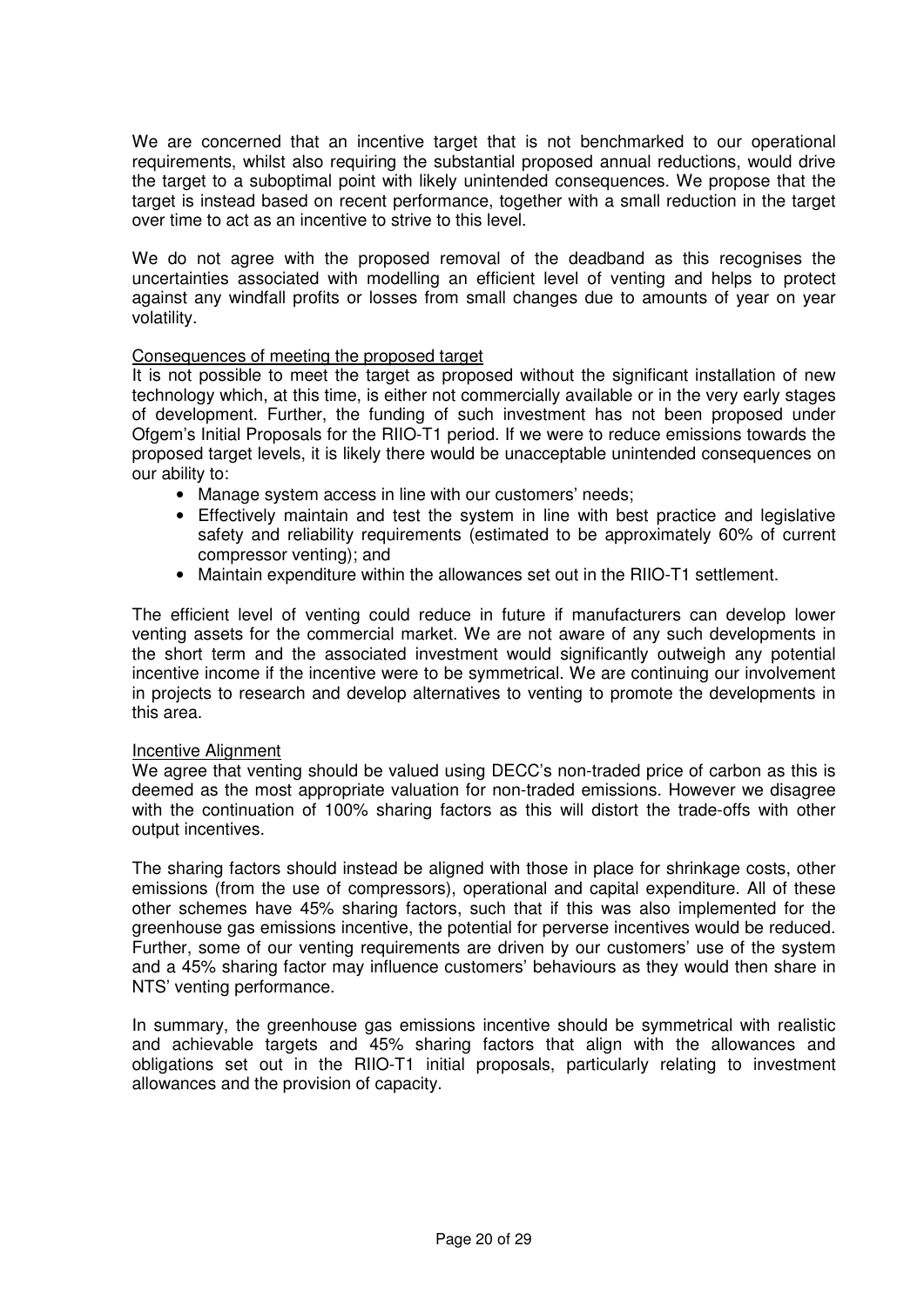# **Residual Balancing Incentive Scheme**

**Question 9:** Please provide your comments in respect of our proposals for a residual balancing incentive. In particular, do you agree that by fixing the targets for the eight year period this will provide NGG with an incentive continuously to improve its performance in this area?

The aim of the Residual Balancing incentive is to align the factors influencing our residual balancing trading behaviour with those of other market participants. Achieving this leads to appropriate trading behaviour by National Grid that is not out of synch with other market participants such that we consider our impact on the market whilst maintaining appropriate cost targeting. The price and linepack performance measures are as relevant today as they were when first introduced and continue to provide an appropriate incentive which attracts support from our stakeholders. The price incentive is unique in all the incentives historically placed on us in that it was originally devised by a shipper and has attracted widespread and vocal support from market participants ever since which demonstrates the value of this incentive.

The scheme proposed in Ofgem's Initial Proposals is not appropriate for a long term incentive given it could not adapt to changes in the operational environment such as wind intermittency increasing within-day and inter-day demand variation and increasing levels of LNG and interconnector imports which are responsive to global prices. Both elements may increase the within day and end of day market imbalance and are expected to prevail within the RIIO-T1 period.

### Adjusting Targets for the Operational Environment

Ofgem have proposed to fix the incentive targets for 8 years, rather than introducing targets that adjust with the operational environment. Ofgem point out that market behaviour in the previous year is not necessarily representative of that in the following year and that this would introduce complexity.

We disagree with this approach to fixing the target because an incentive that is so closely linked to market behaviour should reflect the operational environment, and this is particularly important for longer term incentives where market uncertainty means that there is a significant potential for the incentive to become ineffective. The targets should adapt from year to year to better reflect market conditions at the time. Given the uncertainty, Ofgem should also give further consideration to the introduction of a mid-point review to consider whether the incentive is still effective and appropriate – an important safeguard for consumers, particularly given the uncertainty surrounding future supply and demand patterns.

Given this, we proposed to link the price performance target to market price spreads and the linepack target to aggregate shipper imbalance over the previous year. An alternative could be to index the target to these indicators in the previous rolling 12 months. Both approaches would enable the incentive to adjust with market behaviour. This recognises the importance of setting targets in advance of the incentive period using the previous year's data so that the trade off between price and linepack measures is clear at the time decisions are made. However, the alternative option could address concerns regarding a time lag between the target setting and performance periods.

Where performance targets do not reflect changing market conditions, then the targets will be of limited relevance and may not drive desired behaviours. Therefore any fixed targets should be reviewed if market indices diverge significantly from current values. In particular, a review of arrangements, including the incentive, should be triggered if, for example, the shipper imbalance<sup>11</sup> rises above 3.5mcm (25% above Ofgem's proposed 2.8mcm linepack

 $\overline{a}$ 

 $11$  The annual average of daily net imbalance of neutrality shippers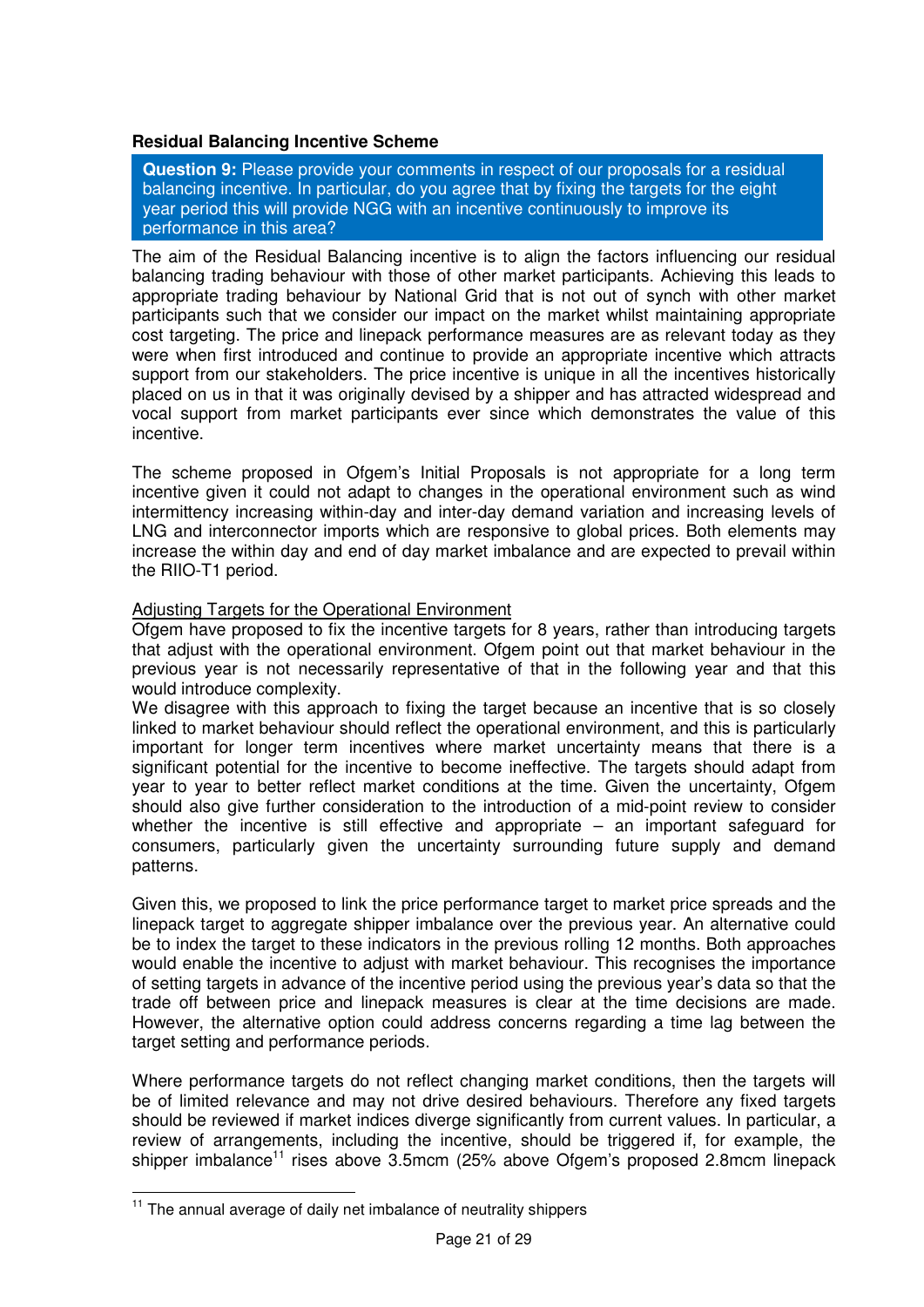target). The last time shipper imbalance averaged 3.5mcm over an incentive year was in 2005/06 (3.6mcm). If this level was reached, we would wish to reopen both linepack and price components to ensure that an effective and appropriate incentive was in place.

### Price Performance Measure and Target

Ofgem have proposed to maintain the current measure of price performance that is based on the price spread of our trades as a percentage of SAP with the current target of 1.5%.

The market is incentivised to balance, without our intervention, by the default cashout prices, which are set a fixed differential away from SAP. This differential is increasing from 0.77p/therm to 0.88p/therm from 1 October. If the market does not balance, we will intervene and aim to address the imbalance through its trading by signalling a stronger incentive on shippers to balance; this is likely to be by setting a new cashout price. This may mean trading within a range of prices either above or below SAP dependant on whether the system is short or long, with the range (in pence per therm) greater than the fixed default differential.

With SAP at around 60p/therm, to achieve a price spread within the proposed 1.5% target means trading in a range of less than 0.9p/therm. This is about the same level as the 0.88p/therm default cashout differential from 1 October. Hence under Ofgem's proposal, at the start of the RIIO period, we would incur a loss on the price incentive when trading to set the cashout price beyond the default to incentivise the market to balance. Moreover, if the cashout differential rises or SAP decreases over the next 8 years, trading within the target would be progressively less effective, such that we would have a weaker tool than default market arrangements. This would generally result in losses whenever the default differential is insufficient to incentivise the market to self balance.

For consistency, the price spread target in the Residual Balancing incentive should therefore be in p/therm in line with the market and be greater than the fixed default differential. This would allow the residual balancer to set an appropriate incentive for the market to selfbalance whilst also minimising the absolute cost of the residual balancing.

#### Value

 $\overline{a}$ 

We consider that our role and performance as Residual Balancer is currently under-valued with a realistic potential of  $\pm \mathcal{E}0.5$ m compared to a total value of trades of £149m in 2011/12. The value of good performance should be aligned to market benchmarks such as the default cashout differential as set out in our SO External Incentive Plan thus creating a sharper incentive to undertake this activity reflecting the value this represents to consumers.

#### Exceptional Event Adjustment

Following stakeholder feedback we proposed an exceptional event adjuster for the linepack aspect of the incentive following an exceptional event on the NTS. An event such as a significant supply loss could lead to a large change in linepack on one day, such that on the following day it may not be appropriate to be incentivised to return to the opening linepack level.

Ofgem's Initial Proposals do not include a linepack exceptional event adjuster that suspends the normal linepack target. Its concerns were centred on the automatic nature of our proposal, as it could be triggered for any linepack change greater than 8mcm. Whilst we do not share these concerns, an alternative mechanism would be one that is triggered automatically only following specific events (Operating Margins utilisation, Gas Deficit Warning or Daily Margin Notice<sup>12</sup>) or could be requested following a significant event impacting end of day balancing that does not fall under these categories. Under this

 $12$  UNC Modification 0415 proposes that these notices replace the current Gas Balancing Alert. If this were not to be the case we would propose this trigger to be the Gas Balancing Alert.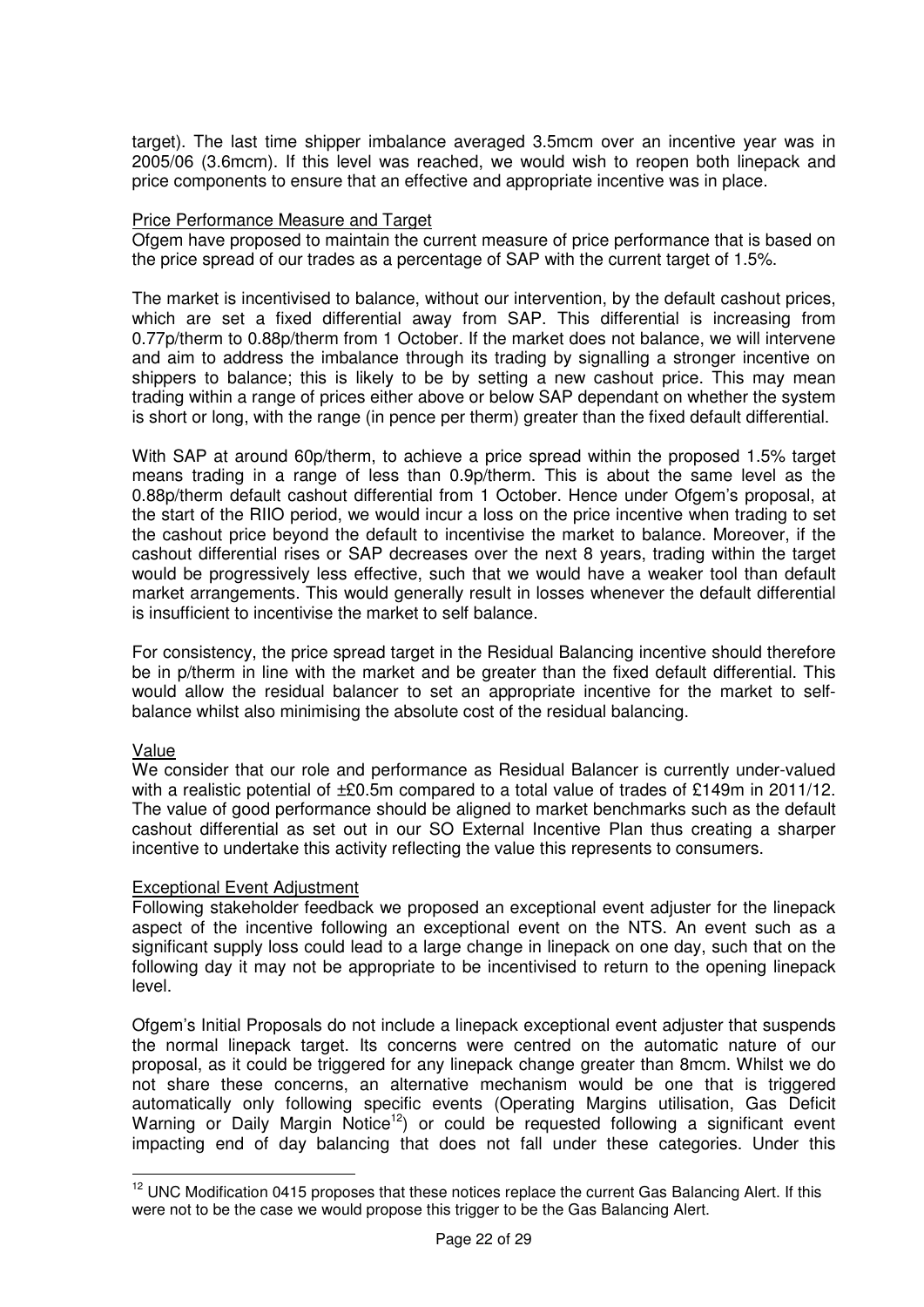alternative exceptional event mechanism, on the day of the event, the daily linepack incentive payment would be zero, to recognise the impact of events outside of our control. On the following gas day, the linepack incentive would be the downside only scheme as described in our SO External Incentive Plan, so as not to penalise National Grid when restoring linepack to the level seen before the event.

# **Demand Forecasting Incentive**

**Question 11:** Please provide your comments in respect of our proposals for demand forecasting incentives. In particular:

a. Do you agree that by fixing the targets for the eight year period in respect of the D-1 forecast this will provide an NGG with an incentive continuously to improve its performance in this area?

b. Do you agree with our proposal to amend the calculation of the error target, including increasing the weighting for days of higher demand?

c. Do you agree with our proposals for the D-5 to D-2 forecast incentive?

d. Do you agree that the improvement in the NDM forecast should be taken forward by the DNs?

The aim of the Demand Forecasting Incentives is to promote accuracy in our gas demand forecasts. We question whether Ofgem's proposed incentives will deliver these aims as currently proposed. If our concerns with the demand forecasting proposal are not addressed, we consider that it would be more appropriate to put in place a reputational incentive.

## Fixed Targets for Day Ahead (D-1) Demand Forecasting

The targets as set out in the initial proposals are unjustified and will compromise the continuous improvement that our customers have said they continue to value.

Any incentive should have a reasonable expectation to break even for current levels of performance and, if it is to fund improvements, generate a return for improved performance. The likely outcomes under the proposed 8 year incentive fall outside the incentive range because the target is much lower than an efficient level of performance, such that from the beginning, irrespective of our actions, performance is likely to be at the collar. This means that the proposed incentive would not act to incentivise us to maintain or improve our forecasting performance; it would merely become an unfunded penalty for not being able to achieve an unfeasibly high level of forecast accuracy.

The proposed target is unachievable in the current forecasting environment. We have demonstrated improvements in our forecasting abilities over a number of years such that the scope for further improvement is limited, given the inherent uncertainties associated with forecasting. Despite considerable investment in models, absolute errors have increased in the last three years due to increasing demand volatility (particularly from IUK and storage).

To inform our forecasts we use information submitted by the industry. Last year the accuracy of aggregate information from industry was not within the target for National Grid's forecast until 14 hours after our forecast was published, which shows the inherent difficulties in forecasting. In the year to date, this indicator has not improved - our target accuracy was only met by industry information at 10am within the gas day (21 hours after our forecast). The changes in information received from industry between day ahead and on the gas day will take into account changes in demand needs and market drivers.

We proposed an alternative approach in our SO External Incentive Plan that calculated the target based on performance in a base year adjusted for demand volatility in the incentive year with a mid point review. This approach has greater justification than that proposed by Ofgem and enables the incentive to start from a reasonable performance expectation and reflect any changes in difficulty in forecasting the market. This would maintain the incentive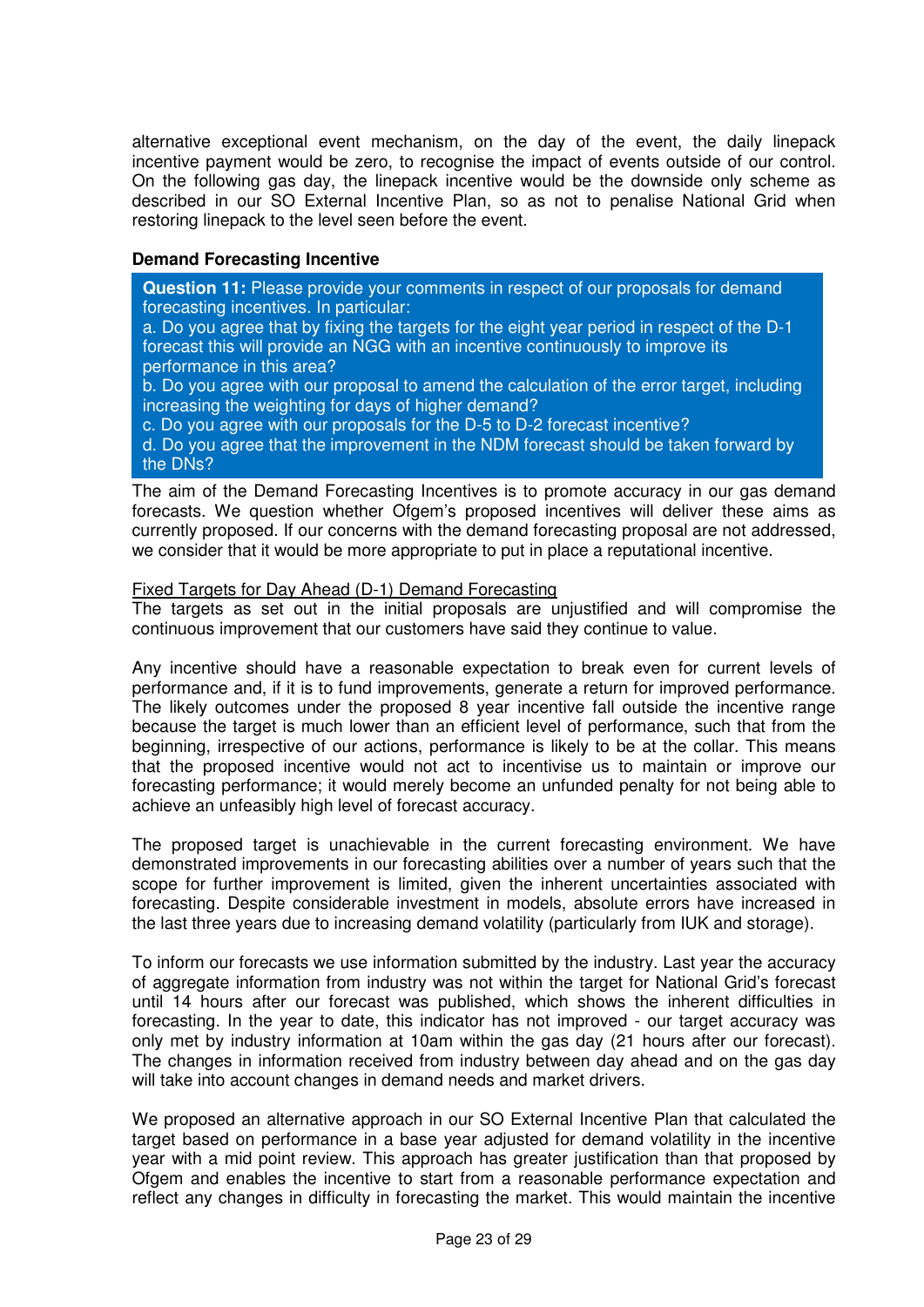aims and reduce the potential for windfall gains and losses resulting from changes in the operational environment.

This approach uses an overall measure including all demand types, but an alternative could be to include separate adjusters for specific likely drivers of demand forecasting accuracy.

During the RIIO period, the main impacts on demand forecasting are likely to be:

- Renewable generation intermittency leading to more unpredictable gas power station demand; and
- New and expanded storage sites that could lead to more unpredictable storage injection demand.

Although we are planning to increase our modelling capability in wind/gas power forecasting, and gas price/storage demand forecasting, it will not be possible to keep pace with the increasing unpredictability and volatility of demand. Though we are planning to continue improvements in our forecasting performance, we expect the accuracy to reduce over the next 8 years and estimate that we will be able to forecast 62% of day-to-day demand volatility.

To align our performance targets to this increasingly difficult forecasting environment, we either need them to adjust for total demand variability (as proposed in our Business Plan) or put in place adjusters for individual elements. For example, additional storage injection capability increases the potential volume of demand change that can be driven by price movements after day ahead forecast and the end of the gas day. The current incentive represents this by adjusting the target in proportion to the increased storage injection capability within the year. A similar approach for the RIIO period, along with an adjuster proportional to increases in renewable generation capability and a mid point review would better align targets and forecasting difficulty.

#### **Measure**

We support the change to an absolute measure from a percentage measure to reduce the windfall impact of size of demand on our performance. Some stakeholders have asked for the measure to be adjusted to increase the focus on winter or higher demand days. We do not have any concerns about this proposed change that aligns with stakeholder feedback.

#### D-2 to D-5 Demand Forecasting

We support the introduction of further demand forecasting incentives where they are of value to stakeholders. However the incentive targets are not justified by Ofgem and will not drive the forecasting accuracy that our customers have said they continue to value.

Ofgem have proposed that the incentive targets are based on recent performance with a substantial cut (10% in the first year, 20% in the second year). The reduction in target is based on performance improvements made on day ahead forecasting when this was initially introduced. Following the introduction of the demand forecasting incentive, we strengthened the focus on demand forecasting and post-event review for a range of forecasting timescales including D-2 to D-5. Any assumption that the target should include a similar level of improvement over the first two years of this incentive is invalid. Setting targets in this way will not enable a funding of incentives that will drive such improvements.

Further, Ofgem has proposed targets without any adjustment for changing conditions (i.e. the expected increase in demand side volatility) or mid point review. In the current forecasting environment, as explained above, the difficulty of demand forecasting is changing year by year and therefore basing an incentive on a fixed target without regular review is not appropriate for a longer term demand forecasting incentive.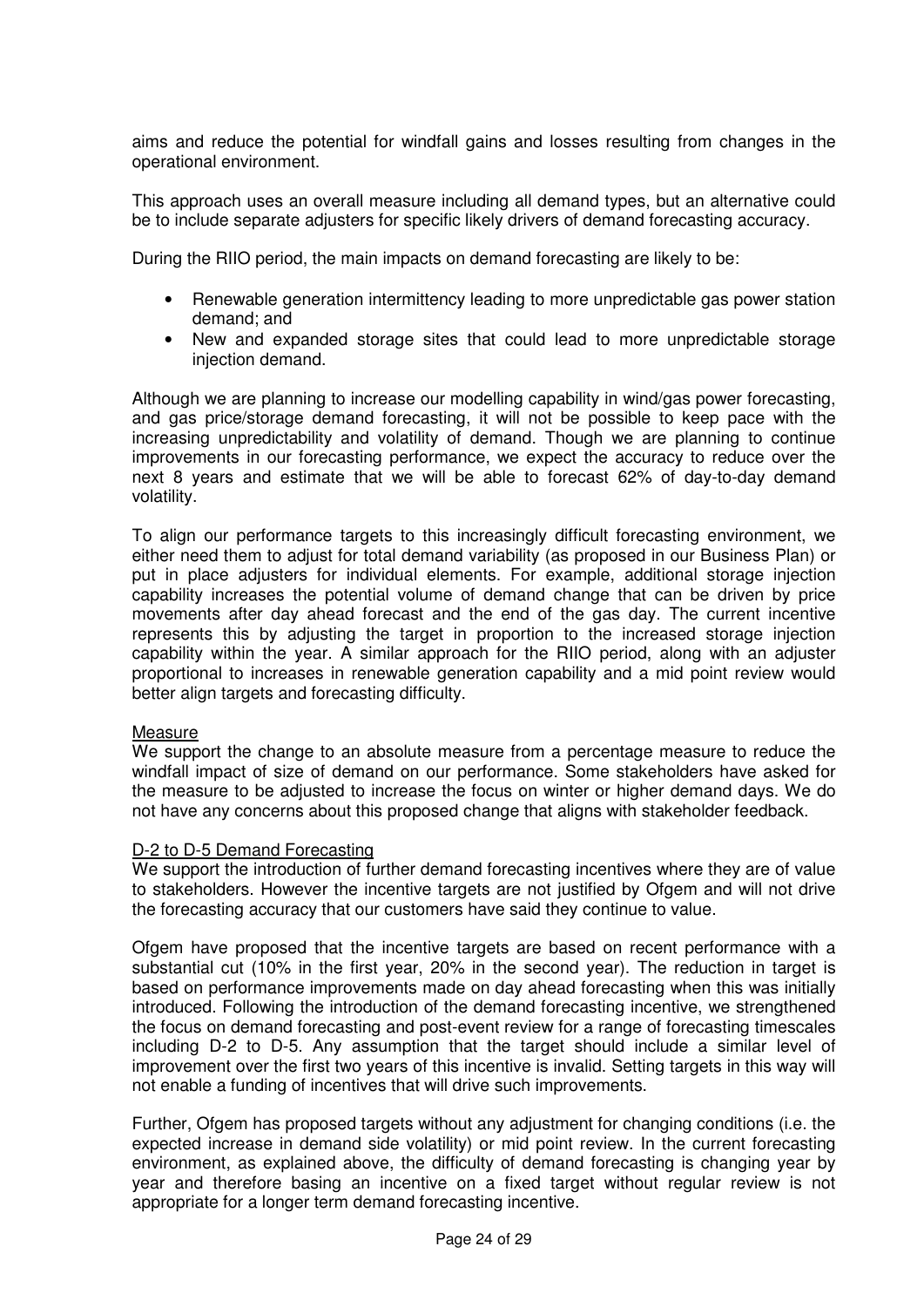We propose that the target should be set on recent performance with an adjustment for the difficulty of the demand forecasting environment and a mid point review to ensure that the incentive remains effective.

### NDM Demand Forecasting

Following stakeholder feedback, we proposed an incentive on the accuracy of an NTS forecast of Non-Daily Metered (NDM) Demand. We recognise that GDNs could instead be incentivised in this area and are interested in understanding any stakeholder feedback in this area.

### **Maintenance Incentives**

**Question 12:** Do you consider that our proposals in respect of maintenance could address the concerns that you have in respect of NGG's behaviour in this area? Are our proposals appropriate and likely to be effective?

As part of our SO External Incentive Plan, we included new measures to improve maintenance communications and planning as well as specific financial incentives. Whilst we are pleased that Ofgem have taken forward our high level proposals in this area, we have some specific concerns over some parameters proposed.

There was some stakeholder support for our proposals for earlier and better communication and for an incentive relating to minimising National Grid's changes to maintenance plans; however some stakeholders felt that incentive should not be required to deliver these changes.

### Incentive on National Grid Initiated Changes to Planned Maintenance Days

The target proposed by Ofgem is a benchmark of an absolute number of changes within the formula year. Instead any benchmark should be proportional to the number of maintenance days called in the incentive year to ensure that the target remains appropriate in the context of the prevailing maintenance workload and reduce the potential for windfall losses and gains i.e. the number of days subject to change divided by the number of days scheduled.

Ofgem propose that the target for National Grid initiated changes that affect our customers is current performance minus a 10% reduction for 2013/14 and a 20% reduction for 2014/15. This is an unrealistic change from current performance levels, particularly within the proposed timescales. The rationale stated for this reduction is based on improvements delivered following a new demand forecasting incentive scheme 6 years ago; a justification which is irrelevant for maintenance planning activities.

We are currently developing systems and processes to improve our maintenance planning. However, the maintenance plan for next year will not be able to benefit from these planned improvements as any benefits from longer term planning will take 2 to 3 years to reach full effectiveness. We have not requested allowances to fund these improvements and therefore we feel it is inappropriate to set targets including such a substantial improvement factor. Our preference would be to fix a reasonable target based on current performance and fund developments from incentive revenues from improvements against the baseline.

### Incentive on Use of Maintenance Days

The initial targets and efficiency rates proposed by Ofgem for the use of maintenance days for pipeline in-line inspections (ILI runs) and valve operations are not appropriate due to the physical constraints of the sites and work involved in carrying out these operations.

As with the maintenance changes incentive, Ofgem has proposed targets that are related to recent performance but with a reduction based on previous demand forecasting performance. Ofgem's proposed reduction to the targets we proposed (based on current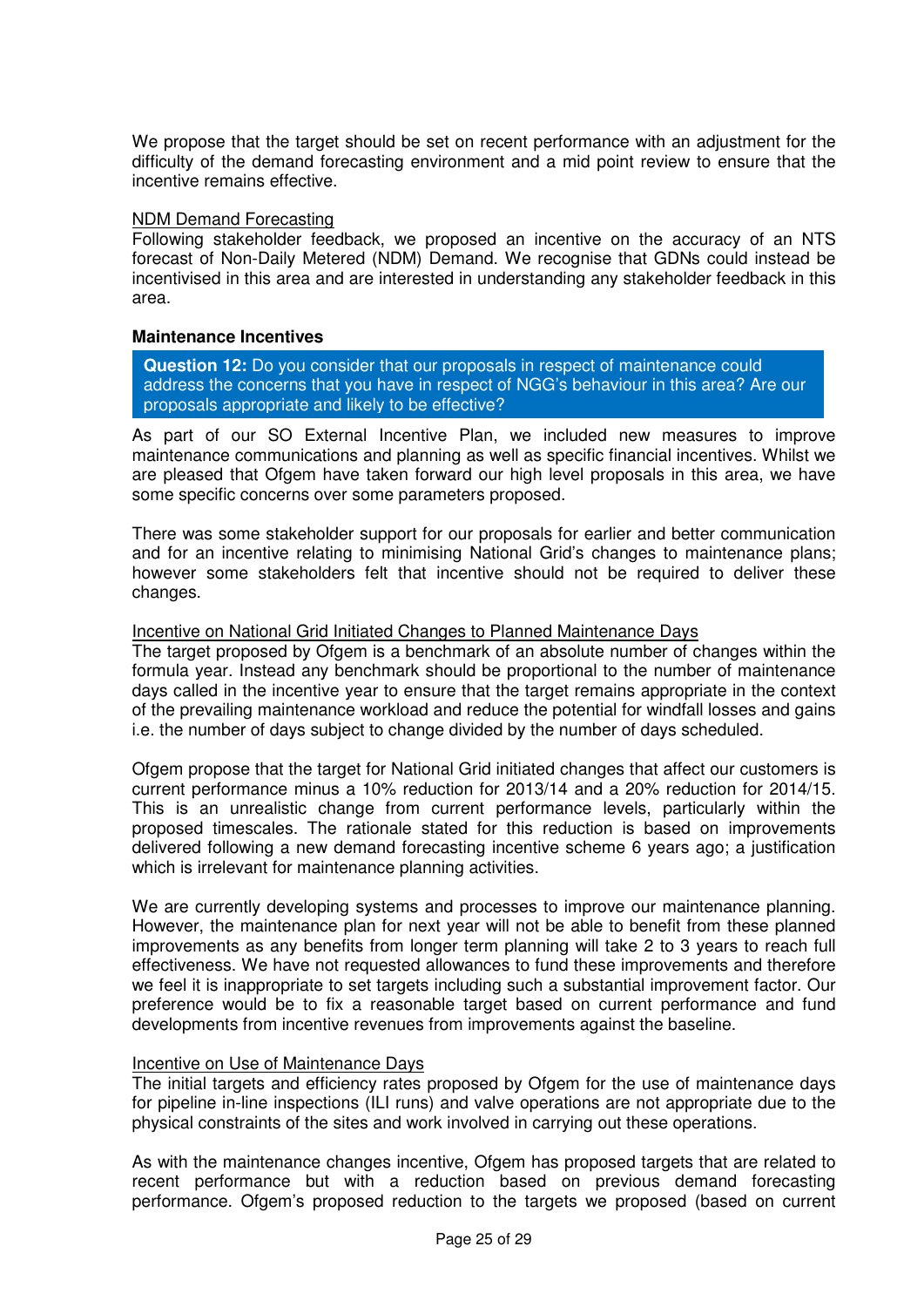performance) are equally inappropriate for an incentive that is driving us to challenge our assumptions on how we conduct maintenance and really drive innovation.

For example, for each section of pipeline that requires an inspection there will be a set number of 'ILI runs' that will be required as different Pipeline Inspection Gauges (PIGs) are run in advance of the intelligent PIG to ascertain whether there are any defects within the pipeline. We do not run more than one PIG within a particular pipeline at a time due to operational constraints of loading and unloading the PIGs and to avoid the risks associated with driving multiple PIGs by the same gas flow. PIGs are generally built to travel within a limited speed range to avoid the PIG becoming stuck, damaged or not able to measure and record the required data during the inspection run.

Given the limitations in the options available to minimise the length of time the ILI run affects an end user, and our current performance already includes work to minimise their impact, it is inappropriate to reduce the ILI benchmark target number of maintenance days as substantially or year on year.

For Valve Operations, we only call a maintenance day if the gas flow to a customer would be affected by the work required and there are limited options to reduce the number of maintenance days for this activity. We currently believe that the number of maintenance days National Grid would call for valve operations would only change if:

- A new site came on line without a full bypass or an existing site was physically altered to accommodate a full bypass in the system – this decision would be made by the site owner; or
- There are changes to maintenance and operational policy to comply with the latest regulations (including Pipeline Safety Regulations) that may, for example, affect the flow rates allowed through bypasses or the frequency that valve operations are required.

As proposed, the incentive does not have the appropriate balance of potential risk and reward, with limited actions available to National Grid to mitigate a loss rather than acting as an effective incentive to drive improvements in performance for our customers.

Ofgem noted its concerns that using a measure that includes a weighting according to the number of customers impacted would over-complicate the incentive without obvious benefit. We would like to explore this further as we believe there is a risk that the absence of such a weighting in the scheme may not drive the desired System Operator behaviours in prioritising our efforts on work with greatest customer impact.

As set out in our proposals, we consider that the scope of both incentives should be carefully considered to ensure that it covers planned activities with some level of control over when they occur and where sufficient information is available to set informed targets.

#### Relative Value of Maintenance Incentives

In its Initial Proposals, Ofgem has proposed a lower value (£20k) for the use of a maintenance day than for a National Grid initiated change to planned maintenance (£50k). We do not agree with using a lower value for the utilisation of a maintenance day compared with a National Grid initiated change to maintenance as this could lead to a perverse incentive.

This is as a consequence of the difference in value effectively penalising any shorter term actions that reduce the impact of maintenance on our customers as some changes may result from actions where we are working to reduce the number of maintenance days that affect our customers. For example, National Grid instigation of a reduction (of 1 day) to the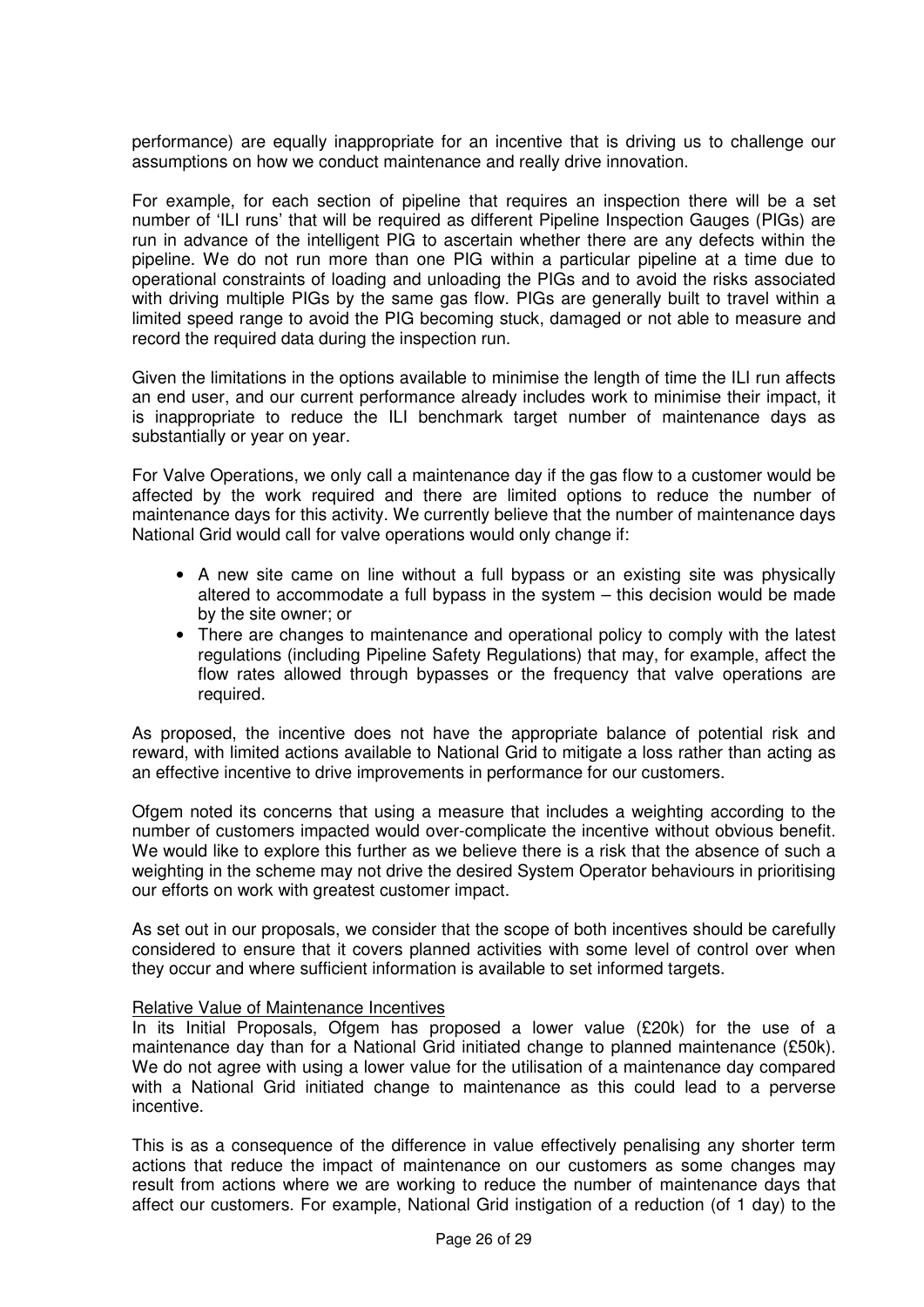number of days utilised for maintenance would result in a payment of £20k under the 'use' incentive but a penalty of £50k under the changes incentive resulting in a net penalty of £30k.

If the value is not aligned between these incentives, in order to avoid the potential for perverse incentives, we propose that a National Grid initiated change to reduce the number of maintenance days would not be classified as a change for the purposes of the incentive on National Grid Initiated Changes to Planned Maintenance Days, thus removing the interaction between the incentives in this case. This would mean that we would not be penalised for reducing the impact of maintenance on our customers.

To summarise, appropriate maintenance incentive targets should be realistic for the tasks undertaken and reflect the workload in the year to maintain a balance between risk and reward. The performance measures and values should also be carefully defined to reduce the potential for perverse incentives.

### **Operating Margins**

**Question 13:** In respect of Operating Margins, do you agree with our proposal to put in place a reputational incentive and to remove the current cost incentive?

 We agree that it is not currently appropriate to put in place a cost incentive and to therefore pass through the costs of Operating Margins (OM). This reflects the nature of the OM requirement and the current review that is considering the OM requirement definitions and potential OM service type development to meet OM needs within the changing operational environment.

We are happy to revisit the potential for further incentives in this area following the OM review and to work with Ofgem to develop appropriate reporting and further build on the market for OM provision.

National Grid has issued a tender for OM services in the South West for a six to eight year period, which aims to secure services until the replacement pipelines which have been proposed as part of our RIIO-T1 business plan can be commissioned. If Avonmouth is selected to deliver the required services, it is understood that the costs to keep the plant operating will be funded through the OM mechanism. However, we also understand that Ofgem is undertaking a separate consultation regarding funding for LNG Storage and therefore this also needs to taken into consideration in relation to any incentive schemes relating to the provision of OM.

### **Unaccounted for Gas**

**Question 10:** Do you agree that we should continue to put in place a reputational incentive on NGG in respect of investigating the drivers of UAG? Do you support the proposed industry workgroup to assist the investigation of the drivers of UAG?

Unaccounted for Gas (UAG) is rightly an area of importance to stakeholders to ensure appropriate management of the cost and uncertainty of this aspect of Shrinkage. We agree that it is not currently appropriate to put in place a financial UAG incentive because we do not have direct control over the levels of UAG. However, we play an important role in UAG management identifying potential issues and highlighting these with meter owners in order that they can work to eliminate or minimise sources of UAG. We therefore agree that it is appropriate for us to continue to have a reputational incentive.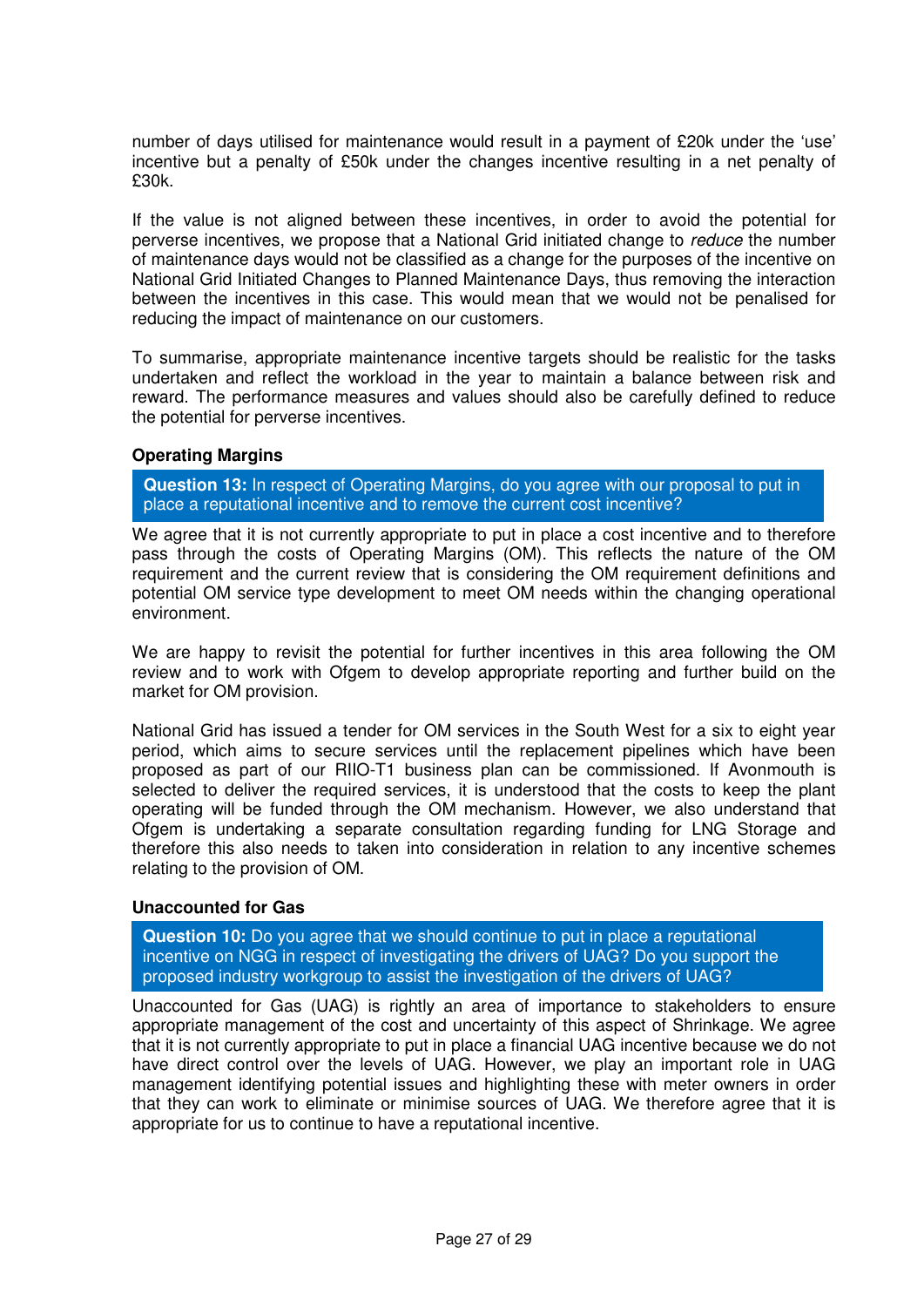The scope of our activities should continue to include meter validation witnessing and data centred investigations alongside reporting and discussing our findings with industry<sup>13</sup>. An industry working group could provide a constructive arena to discuss and identify ways to effectively manage UAG across the industry, and could also be a place to agree appropriate funding. Such a group would need active engagement across industry and it is important to gauge the level of interest in this before a specific obligation is put on us to facilitate this.

We remain concerned about an obligation to publish or share data where there may be commercial or legal consequences of releasing it. Therefore it is essential that the right safeguards are be in place to ensure that any data sharing is appropriate, and that the costs of meeting reasonable requests for data are funded appropriately.

# **Information Provision**

As set out in our proposals we agree that this area is more suited to a reputational incentive than a financial incentive. A strong reputational incentive exists in this area as we know that our customers value information provision and provide feedback in this area.

Any obligations should be aligned to allowances that enable the delivery of these services, both in data provision and publications that facilitate market requirements (e.g. Future Energy Scenarios documents and events). Our RIIO-T1 submission included plans to enhance the capability of the MIPI system. Ofgem's Initial Proposals for RIIO-T1 did not include allowances for this development and as such there is currently no funding to develop our information provision services. The impact of this proposal is that there is no funding available to:

- Develop systems to meet our customers' requirements; nor
- Fund improvements in system performance that stakeholders have said they need.

There are discussions ongoing as part of the RIIO-T1 Initial Proposals that consider whether it would be more appropriate for specific information services to be directly billed to parties who wish to access those services. There are a number of options as to how this could be taken forward, each with differing costs. We are currently developing those options and expect to be able to discuss them with Ofgem later this year, followed by wider stakeholder engagement. Any obligations as part of the reputational incentive must be aligned with the outcome of these discussions, and be subject to appropriate funding.

Given the rapidly changing landscape with data provision, driven by increasing supply and demand volatility, significantly more demand for information, EU driven change and use of different technologies, we do not consider that licence obligations are the most appropriate approach for information provision. This is because they can act to reduce flexibility in evolving publications as market requirements change. This is particularly relevant for an 8 year price control.

# **Connections**

 $\overline{a}$ 

We note that Ofgem has proposed that no further incentives on the performance of the SO are required regarding the connection process in light of the implementation of UNC Modification 0373 and the undertakings given as part of our RIIO-T1 business plan. We agree with Ofgem's conclusion that no new obligation is required and have shared an initial draft of this information with Ofgem in August and note that this will be published to the industry for the first time in October.

<sup>&</sup>lt;sup>13</sup> The latest UAG report is available at http://www.nationalgrid.com/uk/Gas/soincentives/supportinginfo